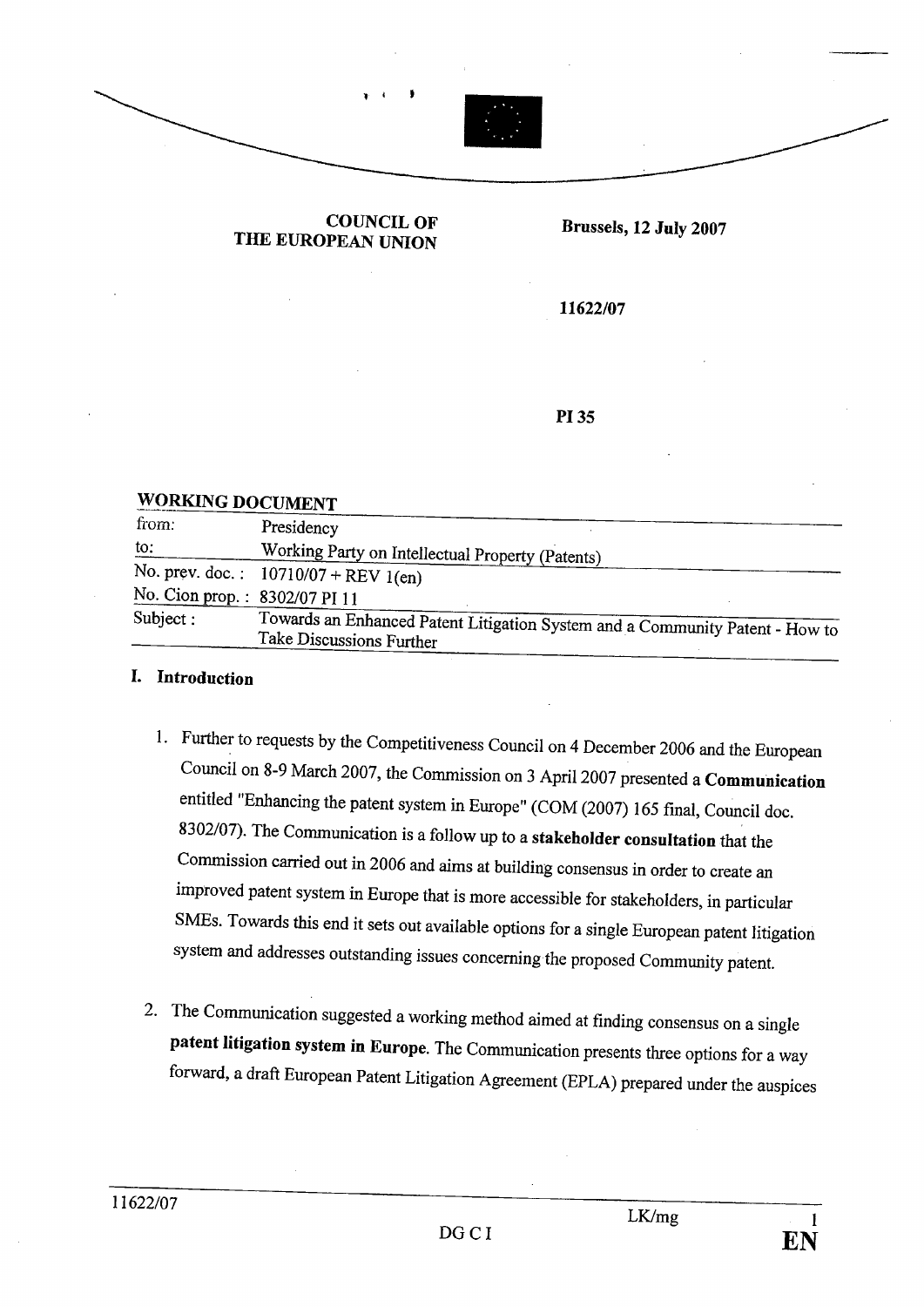of the European Patent Organisation, an alternative option favoured by various Member States proposing a "Community judge" for European and Community patents and a Commission suggested compromise, given that neither EPLA nor the alternative model would seem to get the necessary support in the Council. The Communication suggests a unified court system that could be used for both European and Community patents. Such an approach could involve elements of both EPLA and the alternative model referred to above. However, the technical details of such an integrated approach would stil need to be worked out.

- 3. As to the Community patent, the Communication proposed to have a fresh look at two features of the Common Political Approach of 3 March 2003. Such outstanding issues involve translations of patent claims into all Community languages and the centrallsed first instance jurisdiction. At this stage it would appear that, once a compromise on the jurisdictional issue (involving both European and Community patents) has been found, the only remaining obstacle for the creation of a Communty patent would relate to translation issues. In this context the Presidency notes that the creation of a Community patent stil enjoys strong support within the Council and that at the end there might be å need for a comprehensive compromise package.
- 4. The previous Presidency's progress report to COREPER (10710/07 + REV l(en)) underlined that on the basis of its questionnaire (Council doc. 8566/07) and the Working Pary's discussions progress has been achieved with respect to the awareness and knowledge of the factual and legal aspects concerning the litigation issue which need to be addressed in more detail before the Council can adopt conclusions by consensus.
- 5. The Portuguese Presidency suggests that work now focuses on the features and technical details required for a legaI1y secure, cost effective and non-discriminatory patent litigation system around which consensus could be built among Member States and stakeholders. This work wiI1 take account of the comprehensive information on the featues of the patent litigation schemes in all Member States and the factual material which is summarised in the Anex to this working document. This detailed overview is based upon the material that has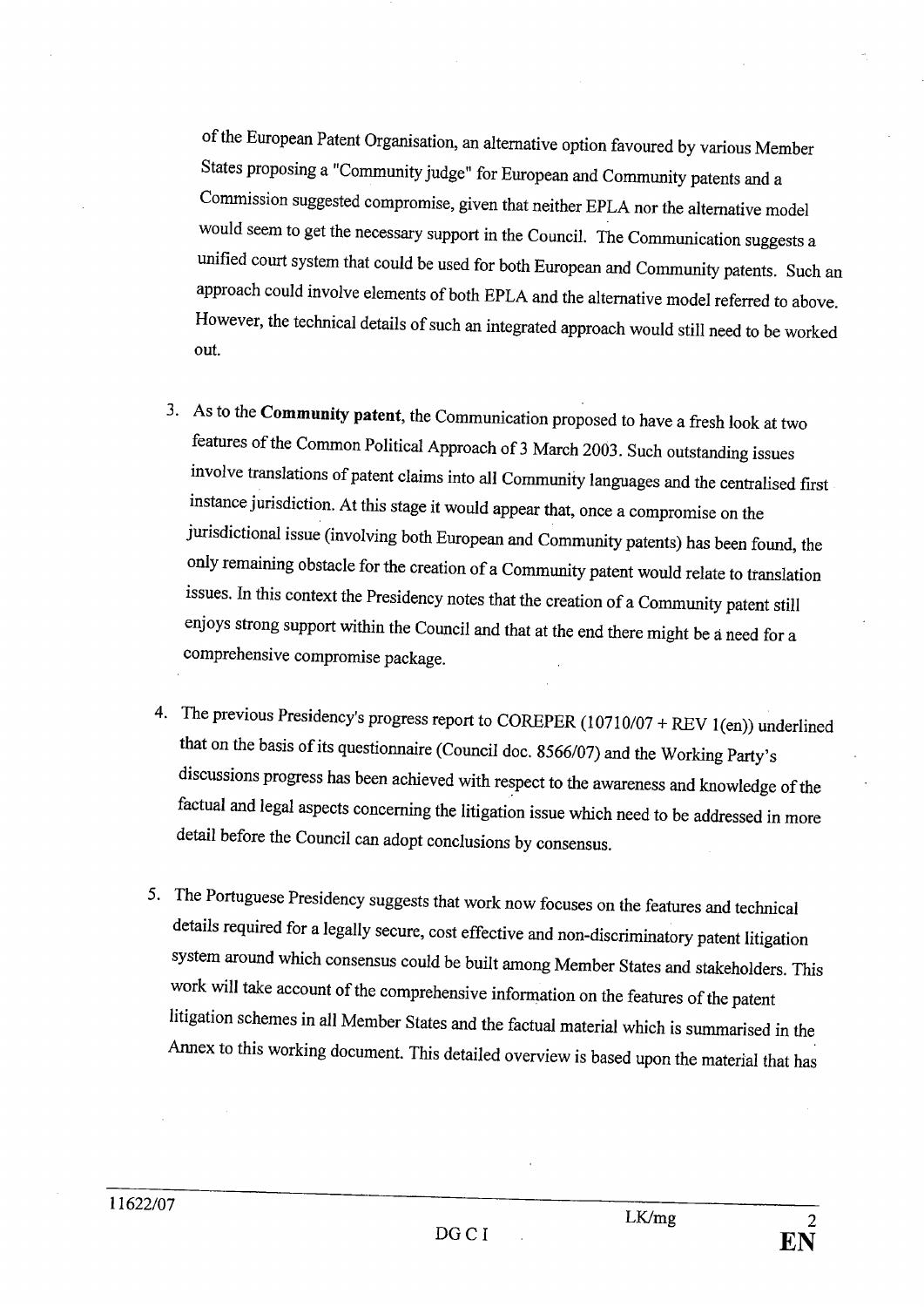been provided by the delegations in response to the questionnaire of the previous Presidency. The Presidency invites delegations to fiI1 in any gaps in the attached tables which might exist in relation to their respective Member States in order to have a complete picture of the current situation in Member States.

6. While this factual material is helpful for assessing the impact of available options for a single European patent litigation system, there is a need for considerably intensifying the Council's continued search for effective solutions concerning a European-wide patent jurisdiction and the Community Patent.

For this reason the Presidency has provisionally scheduled four Council Working Paries to take place during the second half of 2007. The first three Working Parties will be devoted to the main issues concerning the litigation system, while the fourth one will discuss outstanding issues related to the Community patent. This working document is therefore structured accordingly.

7. Work concerning features and technical details of the litigation system will focus on the following issues:

I. Degree and mode of decentralisation of the first instance of the litigation system;

ii. Features of the second instance;

- III. Qualification of judges and technical expertise in court proceedings:
- iv. Allocation of cases and relationship with the Brussels I Regulation;
- v. Rules of procedure;
- vi. Provisional and precautionary measures;
- vii. Operating costs;
- viii. Arbitration procedures;
- ix. Community patent.

The present working document provides for different options on each of those topics which should be considered as building blocks for achieving overall consensus.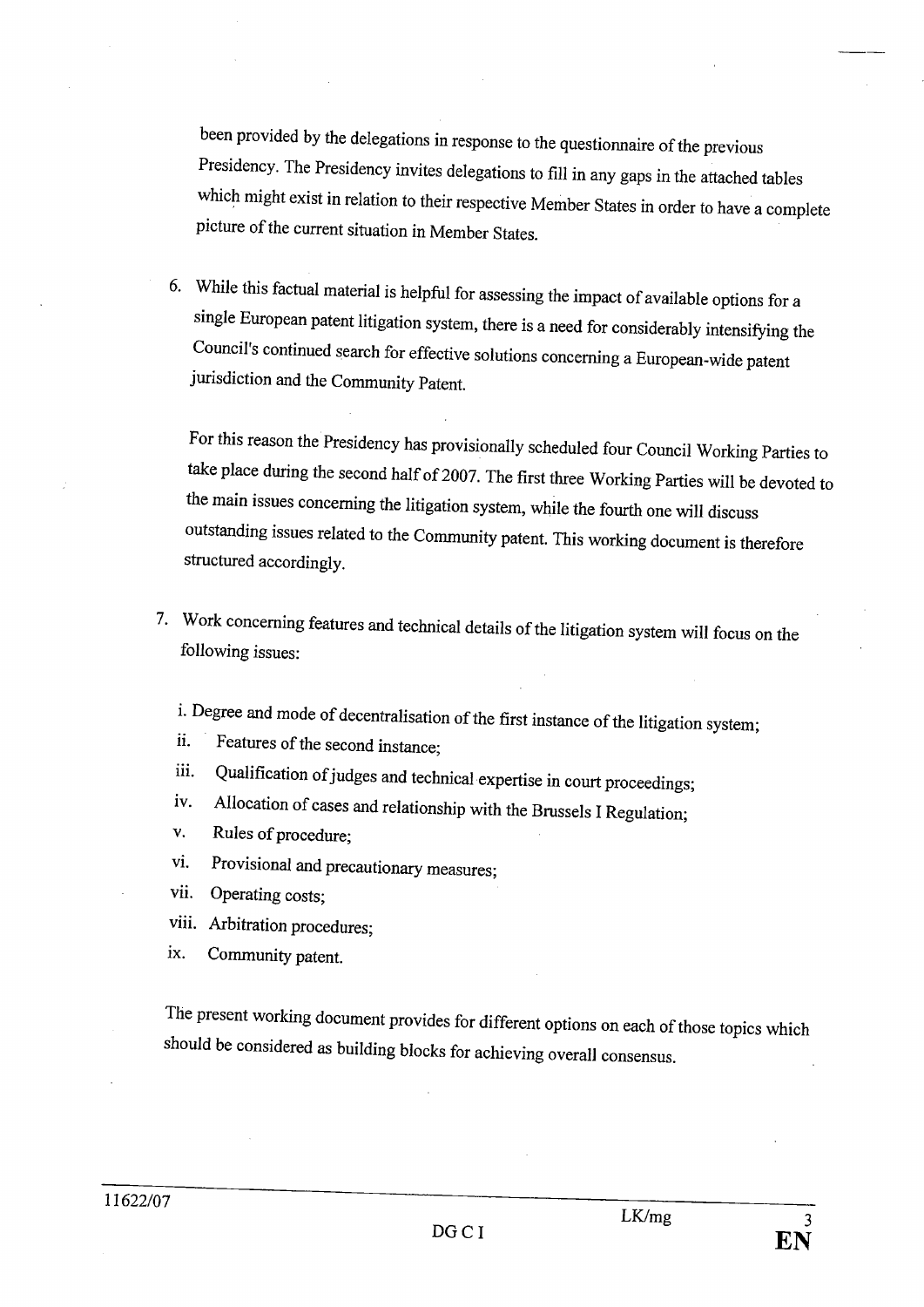#### II. Outstanding issues

i. Degree and mode of decentralisation of the first instance of the patent litigation system

From discussions under the previous Presidency it seems clear that, contrary to the political approach of 2003, delegations now feel that the first instance should be decentralised. However, there are different degrees of decentralisation imaginable.

- (a) One approach would be to establish a central division with a limited number of regional chambers established in Member States on the basis of a sufficient number of cases and resulting experience in patent litigation. This would have the advantage of a higher degree of specialisation and cost effectiveness and would help avoiding problems with sparsely used and possibly inefficient court structures in the case of low litigation activity. A limited number of regional chambers would also facilitate the availabilty of technical expertise in those chambers.
- (b) Another approach would be that Member States designate as limited a number as possible of national cours and tribunals of first instance (e.g. between one and three). This option would draw from the Protocol on the settlement of litigation concerning the infringement and validity of Community Patents (Protocol on litigation, Luxembourg 1989, OJ L 401, 30 December 1989, p.34). The patent tribunals of first instance would have exclusive jurisdiction over infringement and validity of European and Community patents, including counterclaims for revocation (cf. Article 15 of the Protocol on litigation).

Such a model, under which specialised patent tribunals would be available in all Member States, would have the advantage of a maximal proximity for litigants and would allow proceedings in the official language of the Member State where the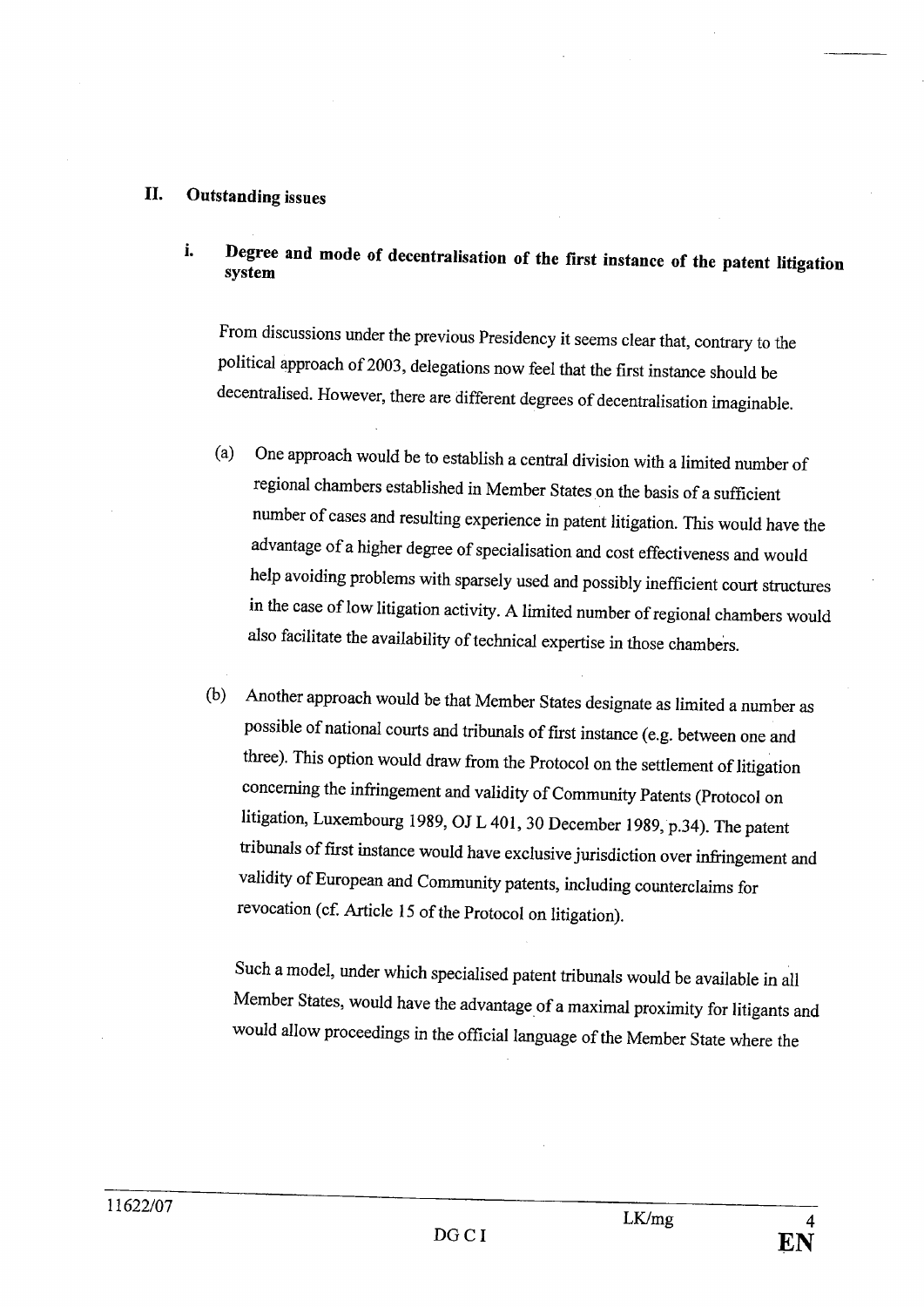tribunal is located. At the same time it would ensure that the judicial functions concerning all other types of patent actions and proceedings would be performed by structures designated by the Member States. Finally it would allow the use of existing infrastructures whilst limiting the number of tribunals dealing with patent litigation.

Concerns of patent users related to a decentralisation of invalidity actions under this scenario could be addressed and remedied at second instance level.

## ii. Features of the second instance

From the discussions under the previous Presidency it appears that there is broad consensus about the need to have a centralised appeal cour dealing with both matters of fact and law in relation to both infringement and invalidity.

A centralisation of proceedings at appeal level would have the advantage of providing for speedy and consistent decisions by a highly specialised Community jurisdiction. To the extent that invalidity actions would be concerned it would also allow to require technical expertise or technical qualifications of judges employed by the common entity.

Further to a decision on the structure of the second instance there are still several other issues to be considered such as time-limits, grounds and effect of an appeaL. Another open issue is the linkage with the Communty judicatue (CFI - Court of First Instance and / or ECJ - European Court of Justice). One possible option could be to establish a specialised patent litigation chamber at the Court of First Instance (CFI) to deal with appeals. Another option would be to establish an independent appeal court but to allow the ECJ to grant certiorari on matters of law in specific cases, in particular in matters concerning existing Community acquis.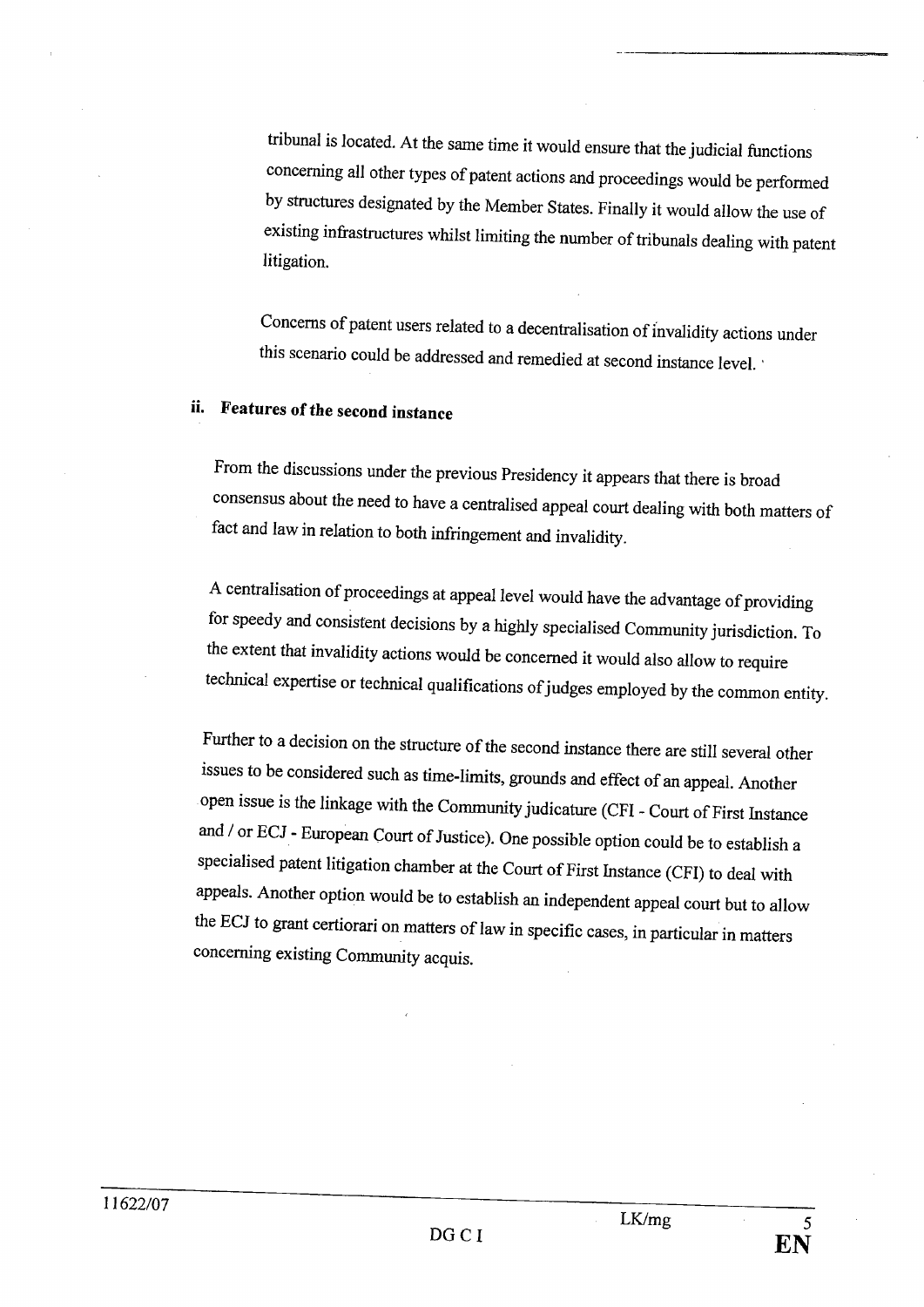# ii. Qualification of judges and technical expertise in court proceedings

The discussions under the previous Presidency have furthermore shown that there is a need for ensurng technical expertise in the court proceedings both at first and second instance. One way of achieving this result would be to appoint not only legally but also technically qualified judges. Another way could be to have technically qualified assistants, however without a right to vote, to assist the judges throughout the handling of the case.

It is also important to ensure full judicial independence and impariality.

## iv. Allocation of cases, international jurisdiction and relationship with the Brussels I Regulation

The question of allocation of cases amongst different regional chambers or ffrst instance courts, regardless of whether there will be an allocation by a central registrar or not, could be based, directly or indirectly, on the rules of Council Regulation (EC) No 44/2001 on jursdiction and the recognition and enforcement of judgments in civil and commercial matters (the Brussels I Regulation).

Pursuant to Aricle 22 (4) of the Brussels I Regulation, and without prejudice to the jurisdiction of the European Patent Office under the European Patent Convention, the courts of each Member State have exclusive jurisdiction, regardless of domicile, in proceedings concerned with the registration or validity of any European patent granted for that State.

To the extent that specific rules or derogations from the afore-mentioned rules in the Brussels I Regulation are to be considered, available options might be based either on the concepts of lex specialis or lex posterior. Similar approaches had been chosen in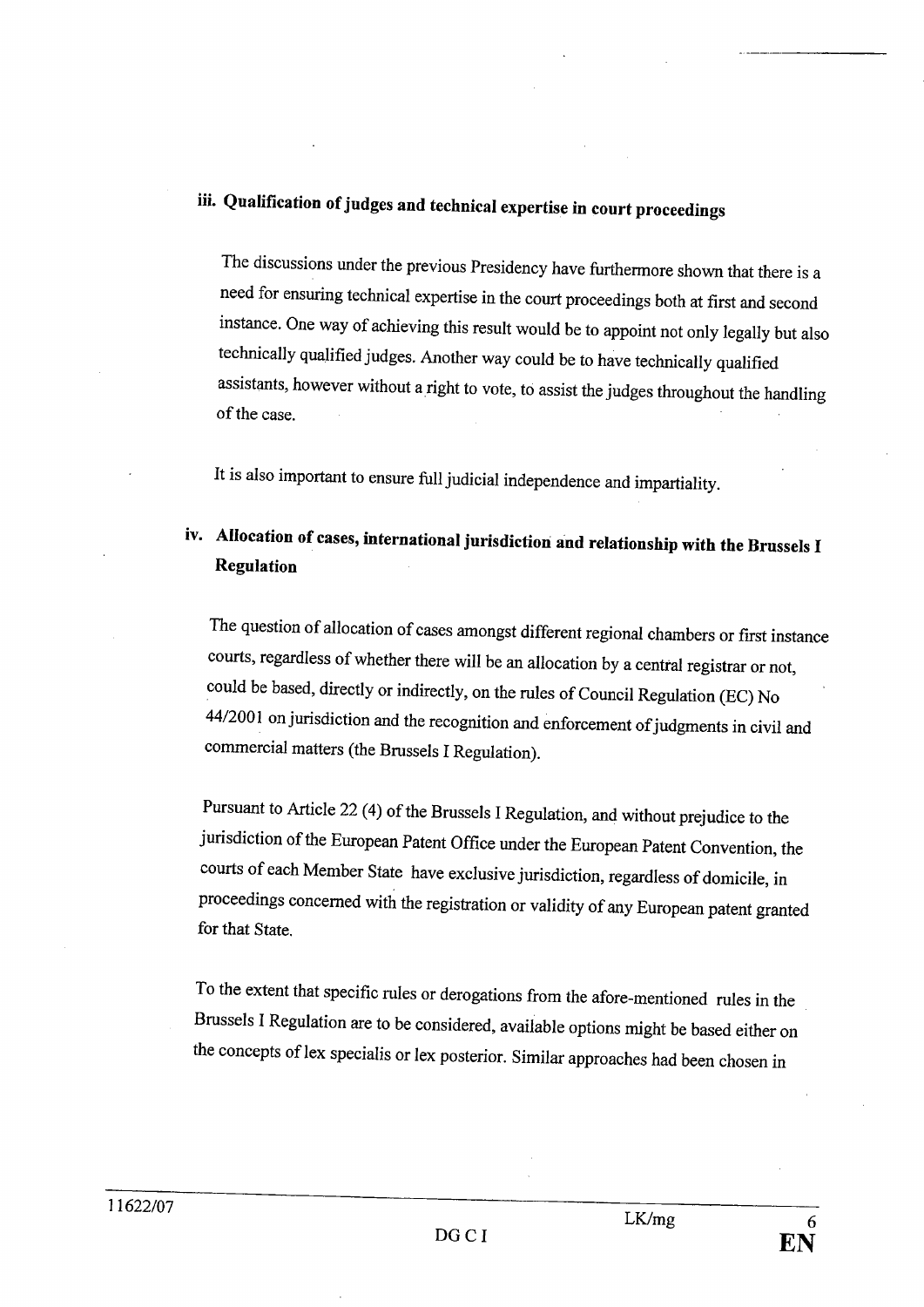relation to disputes concerning the infringement and validity of Community trade marks (Aricles 90 and 93 et seq. of Council Regulation (EC) No. 40/94).

In this context, one might consider the possibility for the patent owner domiciled outside the European Union to freely chose a chamber or first instance tribunal. In any event litigants should be free to agree on a chamber or first instance tribunal of their choice.

#### v. Rules of procedure

Thus far discussions in the Council have not yet focussed on the rules how to conduct the procedures in the newly to be established European patent judicatue. The required rules will have to deal with all aspects of patent litigation, from how to start the litigation to Case management, the way oral arguments wil be heard which protective measures can be ordered by the court, to the use of electronic tools within the court proceedings. To a large extent these rules can be based on the work that has been carried out in the context of the EPLA. Whether it will suffice to harmonise existing national rules of procedure or if there should be unform rules of procedure depends upon the extent of centralisation or decentralisation which wil be chosen for the first instance (regional chambers of a central division or fully decentralised first instance Communty cours).

# vi. Provisional and precautionary measures

Useful provisions concerning provisional and precautionary measures in relation to infingements of intellectual property rights such as patents have been provided by the Enforcement Directive (cf. Articles 9 et seq. of Council and European Parliament Directive 2004/48ÆC on the enforcement of intellectual property rights). However, it should be considered whether further technical detail may be required.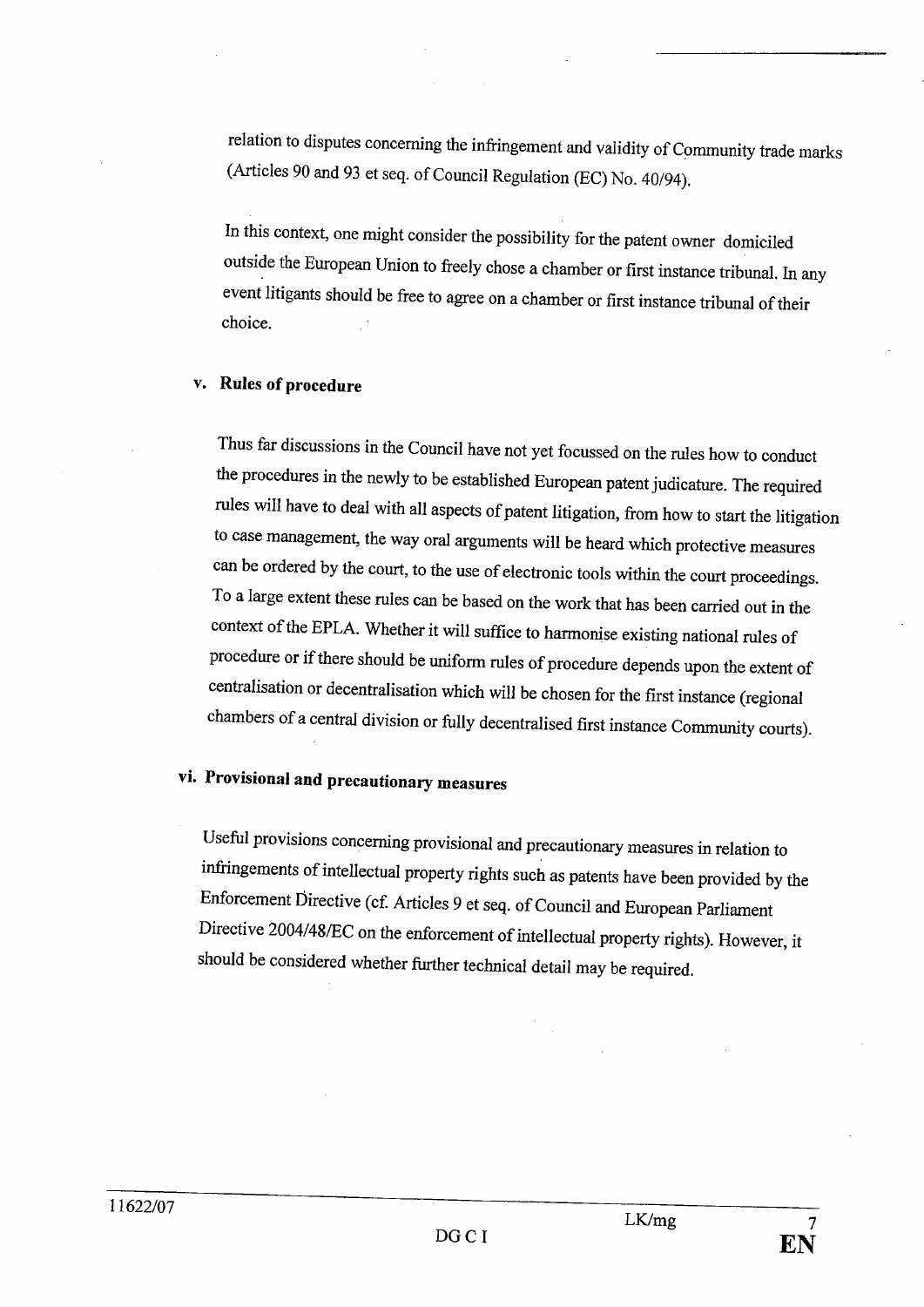#### vii. Operating costs

Under the EPLA proposal it had been suggested that the operating costs of the patent judiciary (related to salaries, buildings, office equipment etc.) would be borne either by litigants or users. of the patent system. This has been criticised because of concenns in relation to the principles of judicial independence and separation of powers. Moreover it has been claimed that such an approach would unnecessarily add to the cost burden for litigants, in paricular SMEs. In this context the European Parliament has also expressed concern that access to justice must also be affordable in the field of patents.

In this context it is interesting to note that in other fields of *inter partes* proceedings including IPR matters operating costs of tribunals and courts of law are normally borne by public budgets. In the case of an integrated patent judiciary possible options could thus involve financing of operating costs of regional chambers or decentralised first instance cours by Member States budgets and of the appeal cour by the Community budget.

#### viii. Arbitration procedures

The creation of the patent jurisdiction should be without prejudice to the national arbitration rules of the Member States.

#### ix. Community patent

In its Communication the Commission has suggested to take a fresh look at the translation requirements for the Community patent. In this respect one option could be to ensure translations of patent claims into all official languages. Financial incentives for Member States that accept to renounce to translation into their official language could be envisaged. Also another option which is favoured in paricular by certain business organisations could be to provide for "English only" (the patent would be granted by the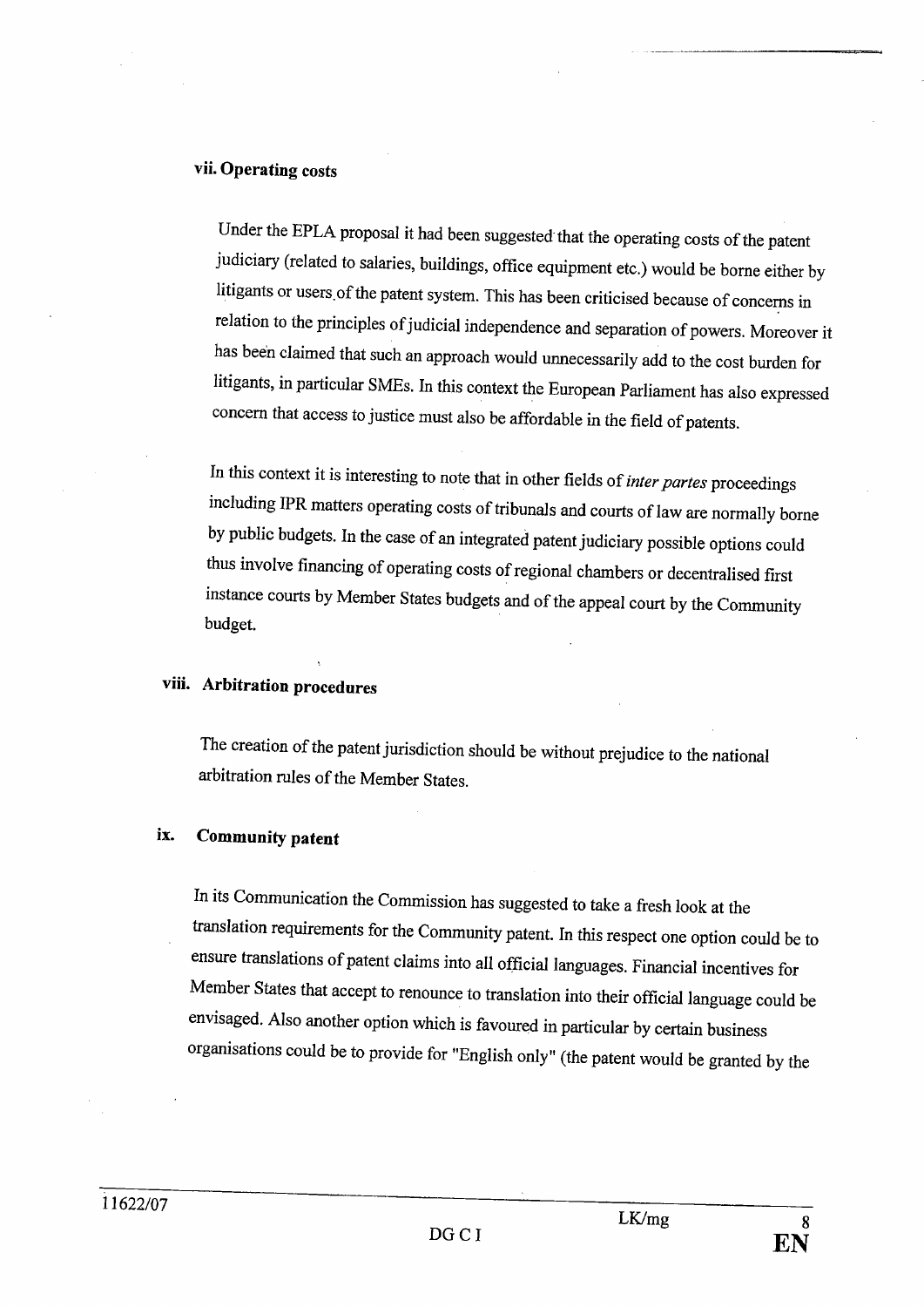EPO in English and no further translations would be required). Still another option would be to refer to the Commission's original proposal which did not provide for translations as a validity requirement but suggested in relation to actions or claims for damages that damages for infringement shall be due only for the period from the time when the alleged infringer is notified of a translation in the official language of the Member State of his residence or principal place of business (cf. Article 44 of the Proposal for a Council Regulation on the Community patent, Commission document COM (2000) 412 final, 1 August 2000). Also a combination of options could be envisaged.

Finally, in the case that translation of patent claims is chosen, practical problems resulting from the need of translating possibly millions of pages of patent claims inter alia into less frequently spoken Community languages would need to be tackled. Bearing in mind that there are physical limts to translation capacity, practical and pragmatic solutions need to be found in order to ease the translation burden. One possibilty could be to provide for machine translations of patent claims. The Portuguese Presidency believes that this option merits further reflection and will in particular provide intermeter States with more information about the state of play of the EPO's "European Machine Translation Programme".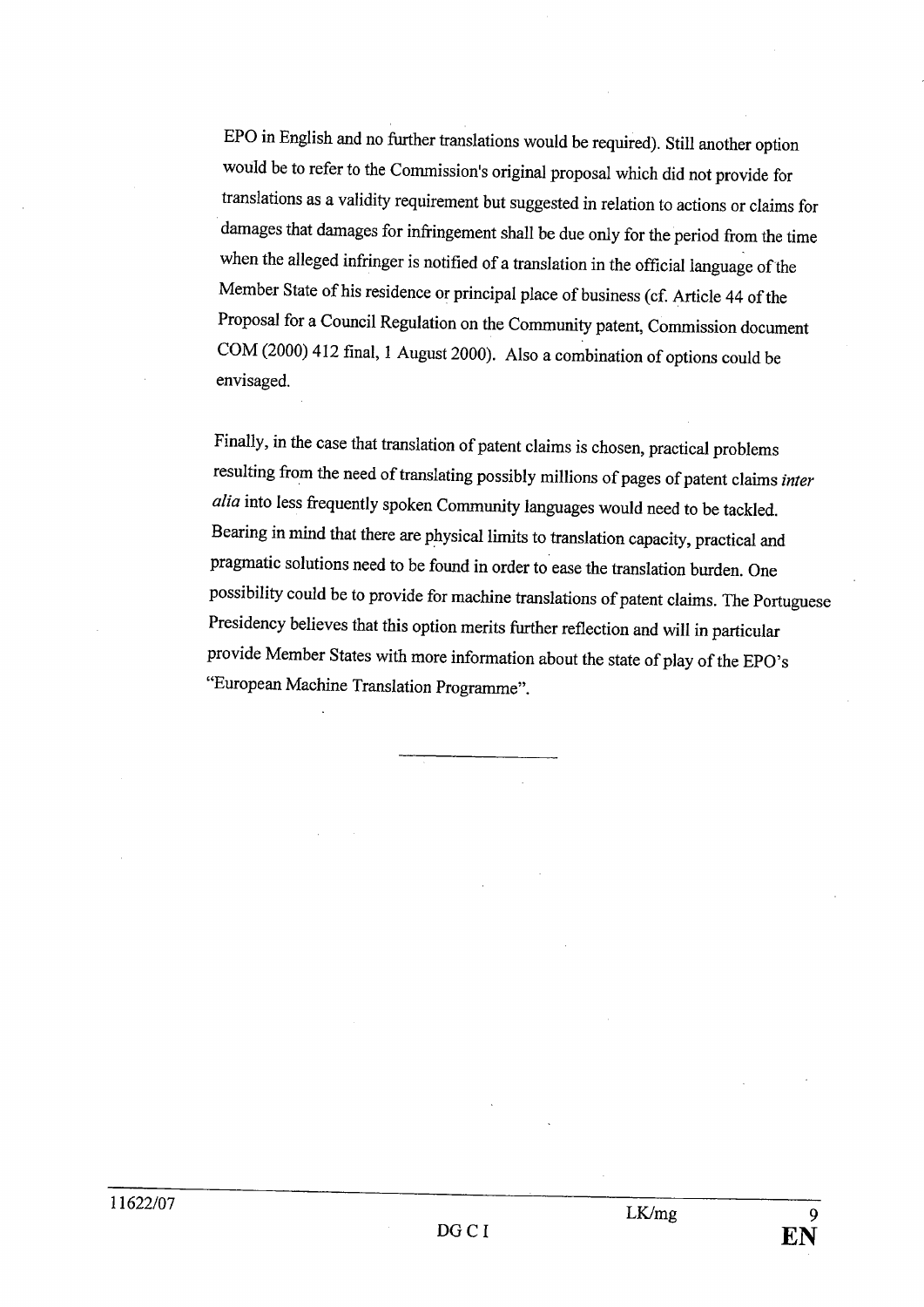**ANNEX** 

AUSTRIA

|                     | <b>DEVIATING</b><br><b>CROSS</b>                 | CASE-LAW<br><b>BORDER</b>      |                                                   |        | ż                               |                                                                 |                                           |                                                |            |
|---------------------|--------------------------------------------------|--------------------------------|---------------------------------------------------|--------|---------------------------------|-----------------------------------------------------------------|-------------------------------------------|------------------------------------------------|------------|
|                     | OF TECHNICAL<br>AVAILIBILITY<br><b>EXPERTISE</b> |                                |                                                   |        | Technical judges                | administrative and<br>Attached to a<br>civil Courts.<br>in both | Court for a period<br>of 5 years          |                                                |            |
|                     | SINGLE/DUAL<br><b>SYSTEM FOR</b><br>INVALIDITY/  | INFRINGEMENT<br><b>ACTIONS</b> |                                                   |        | Dual system                     | - Invalidity cases<br>before National<br><b>Office</b>          | before Civil Courts<br>- Infringement     |                                                |            |
|                     |                                                  |                                | Composition<br>Of Courts /<br>Part Time<br>Judges |        |                                 |                                                                 |                                           |                                                |            |
|                     | 2 <sup>ND</sup> INSTANCE COURTS                  |                                | Specialisation                                    |        | Administrative<br>Courts        | (Invalidity)<br>Courts                                          | (Infringements)                           |                                                |            |
|                     |                                                  |                                | Number Of<br>Cases                                | 2005:  | 7 invalidity;                   | 6 preliminary Civil Appeal<br>infringement;<br>injunctions      | 7 invalidity;<br>2006:                    | infringement;<br>5 preliminary<br>injunctions  |            |
|                     |                                                  |                                | Number<br>Name<br>ъ<br>$\mathbf{A}$ n<br>Ő        | Courts |                                 |                                                                 |                                           |                                                |            |
|                     |                                                  | Composition                    | Of Courts /<br>Part Time<br>Judges                | ᠭ      |                                 |                                                                 |                                           |                                                |            |
| IST INSTANCE COURTS |                                                  | Specialisation                 |                                                   |        | (Infringements)<br>Civil Courts |                                                                 |                                           |                                                |            |
|                     |                                                  | Number Of                      | Cases                                             | 2005:  | 21 invalidity;                  | infringement;<br>9 preliminary<br>procedures<br>injunction      | 12 invalidity;<br>2006:<br>$\overline{a}$ | infringements;<br>9 preliminary<br>injunctions | procedures |
|                     |                                                  | Name                           | Number<br>Courts<br>And<br>$\delta$               | c      |                                 |                                                                 |                                           |                                                |            |

 $\frac{1162207}{\text{ANWEX}}$ 

DGCI

LK/mg

EN

 $\overline{a}$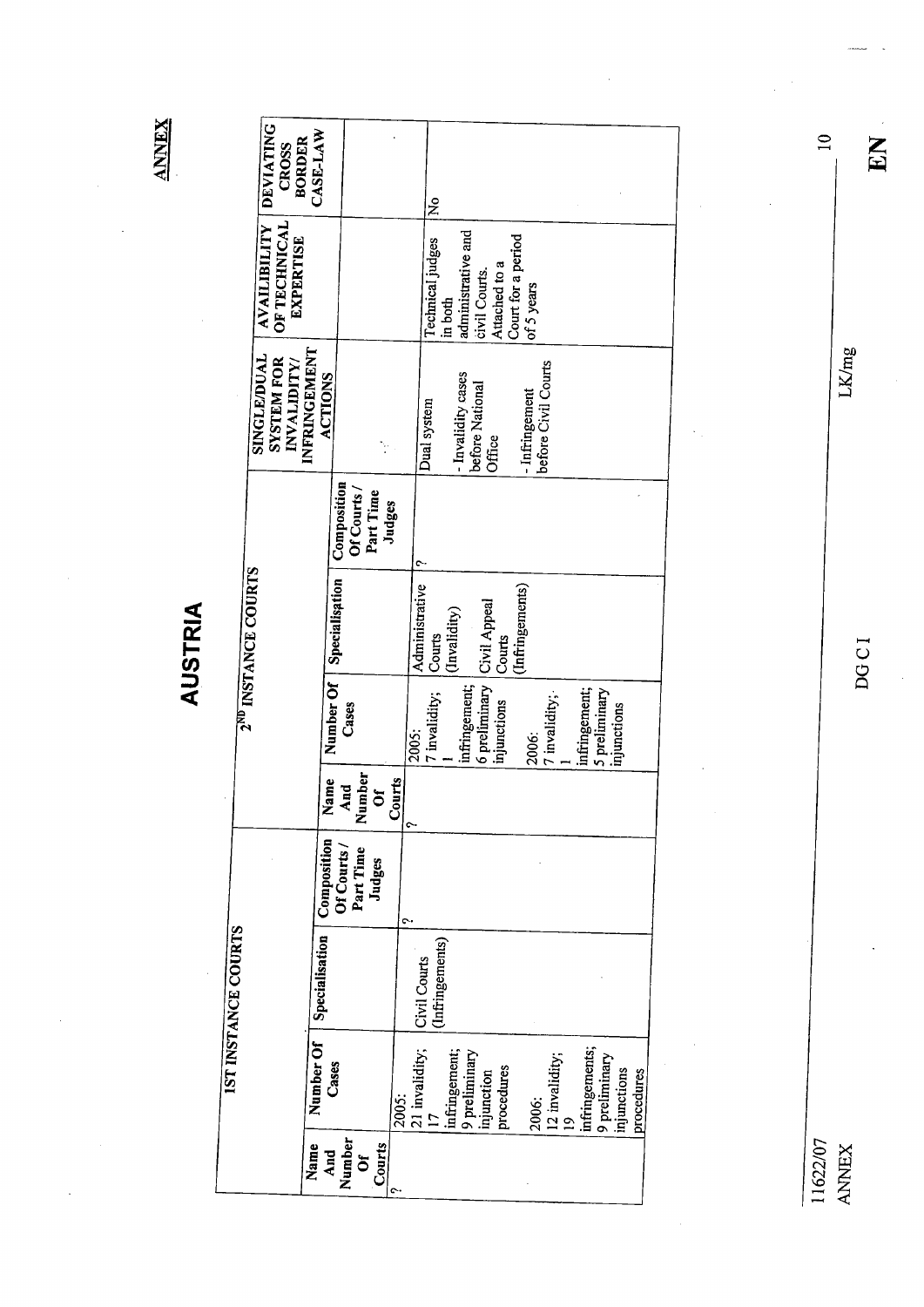|                                 | <b>DEVIATING</b><br><b>BORDER</b><br><b>CROSS</b>       | CASE-LAW                       |                         |                          |        |                       | ž                            |                                              |                        |                                                 |                    |
|---------------------------------|---------------------------------------------------------|--------------------------------|-------------------------|--------------------------|--------|-----------------------|------------------------------|----------------------------------------------|------------------------|-------------------------------------------------|--------------------|
|                                 | <b>AVAILIBILITY</b><br>OF TECHNICAL<br><b>EXPERTISE</b> |                                |                         |                          |        |                       | Opinion from                 | experts is possible.<br>No technical         | judges                 |                                                 |                    |
|                                 | SINGLE/DUAL<br><b>SYSTEM FOR</b><br>INVALIDITY/         | INFRINGEMENT<br><b>ACTIONS</b> |                         |                          |        |                       |                              | Invalidity before the<br>National office and | appeal before the Main | Infringement before the<br>Administrative Court | civil court system |
|                                 |                                                         |                                | Composition             | Of Courts /<br>Part Time | Judges |                       | Regular judges   Dual system |                                              |                        |                                                 |                    |
| 2 <sup>ND</sup> INSTANCE COURTS |                                                         |                                | Number   Specialisation |                          |        |                       | Administrative<br>Court      | (Invalidity)                                 | Civil Appeal<br>Court  | (Infringement)                                  |                    |
|                                 |                                                         |                                | ້ວັ                     | Cases                    |        |                       |                              |                                              |                        |                                                 |                    |
|                                 |                                                         |                                | Name And<br>Number Of   | Courts                   |        |                       | Administrative               | (Invalidity)<br>Court                        |                        |                                                 |                    |
|                                 |                                                         | Composition                    | Of Courts /             | Part Time<br>Judges      |        | Regular judges   Main |                              |                                              |                        |                                                 |                    |
| IST INSTANCE COURTS             |                                                         | Number   Specialisation        |                         |                          |        | Civil Courts          | .<br>قا                      | infringement                                 |                        |                                                 |                    |
|                                 |                                                         |                                | ර<br>උ <sub>යිසෙ</sub>  |                          |        | around                | ຊ                            |                                              |                        |                                                 |                    |
|                                 |                                                         | Name                           | Number<br>And           | Courts<br>ðf             |        |                       |                              |                                              |                        |                                                 |                    |

11622/07 ANEX

 $\ddot{\phantom{a}}$ 

11

EN

 $\overline{\phantom{a}}$ 

DOC I

l,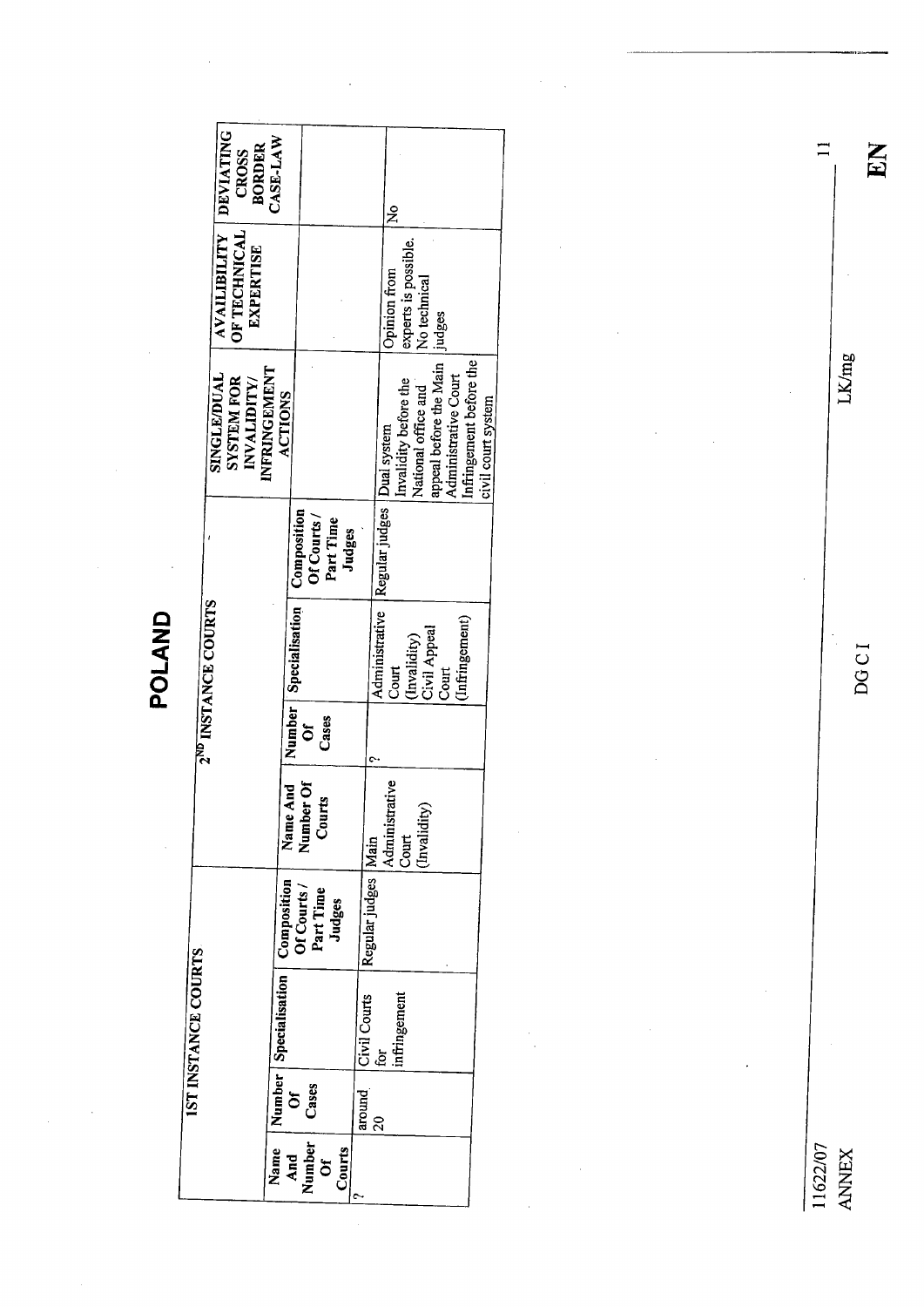LATVIA

 $\ddot{\phantom{a}}$ 

l,

|                     | <b>DEVIATING</b><br><b>BORDER</b><br><b>CROSS</b>       | CASE-LAW                              |                                         |          |                  | Very few cases                   | but solved by<br>amicable               | settlement                                    | between parties                         |                           |
|---------------------|---------------------------------------------------------|---------------------------------------|-----------------------------------------|----------|------------------|----------------------------------|-----------------------------------------|-----------------------------------------------|-----------------------------------------|---------------------------|
|                     | <b>AVAILIBILITY</b><br>OF TECHNICAL<br><b>EXPERTISE</b> |                                       |                                         |          |                  | Experts can be                   | procedure law).<br>involved (civil      | No judges with<br>cechnical                   |                                         |                           |
|                     | SINGLE/DUAL<br><b>SYSTEM FOR</b><br>INVALIDITY/         | <b>INFRINGEMENT</b><br><b>ACTIONS</b> |                                         |          |                  | Since 01/03/07 single<br>system. | Before this date                        | invalidity only before<br>Riga Regional Court | and infringement before   qualification | any district (city) Court |
|                     |                                                         |                                       | Composition<br>Of Courts /<br>Part Time | Judges   |                  |                                  |                                         |                                               |                                         |                           |
| 2ND INSTANCE COURTS |                                                         | Specialisation                        |                                         |          | Court of general | jurisdiction both                | for invalidity and<br>infringement      |                                               |                                         |                           |
|                     |                                                         | Number                                | Cases<br>້ວັ                            |          | 6 since          | 1992                             |                                         |                                               |                                         |                           |
|                     |                                                         | lme<br>Σ                              | Number<br>And<br>$\delta$               | Courts   | Riga<br>Regional | $C$ ourt                         |                                         |                                               |                                         |                           |
|                     |                                                         | Composition<br>Of Courts /            | Part Time<br>Judges                     |          |                  |                                  |                                         |                                               |                                         |                           |
| IST INSTANCE COURTS |                                                         | Specialisation                        |                                         | ž        | specialisation.  | 1992 $(1-2)$ Court of general    | jurisdiction both<br>for invalidity and | infringement                                  |                                         |                           |
|                     |                                                         | Number<br>Of Cases                    |                                         | 18 cases | since            |                                  | per year)                               |                                               |                                         |                           |
|                     |                                                         | Name<br>And                           | Number<br>Courts<br>ðf                  | Riga     | Regional         | Court                            |                                         |                                               |                                         |                           |

i i 622/07 ANNEX

 $\frac{1}{2}$ 

DOC I

LK/mg

12

 $\hat{\boldsymbol{\theta}}$ 

i.

 $\frac{1}{2}$ 

EN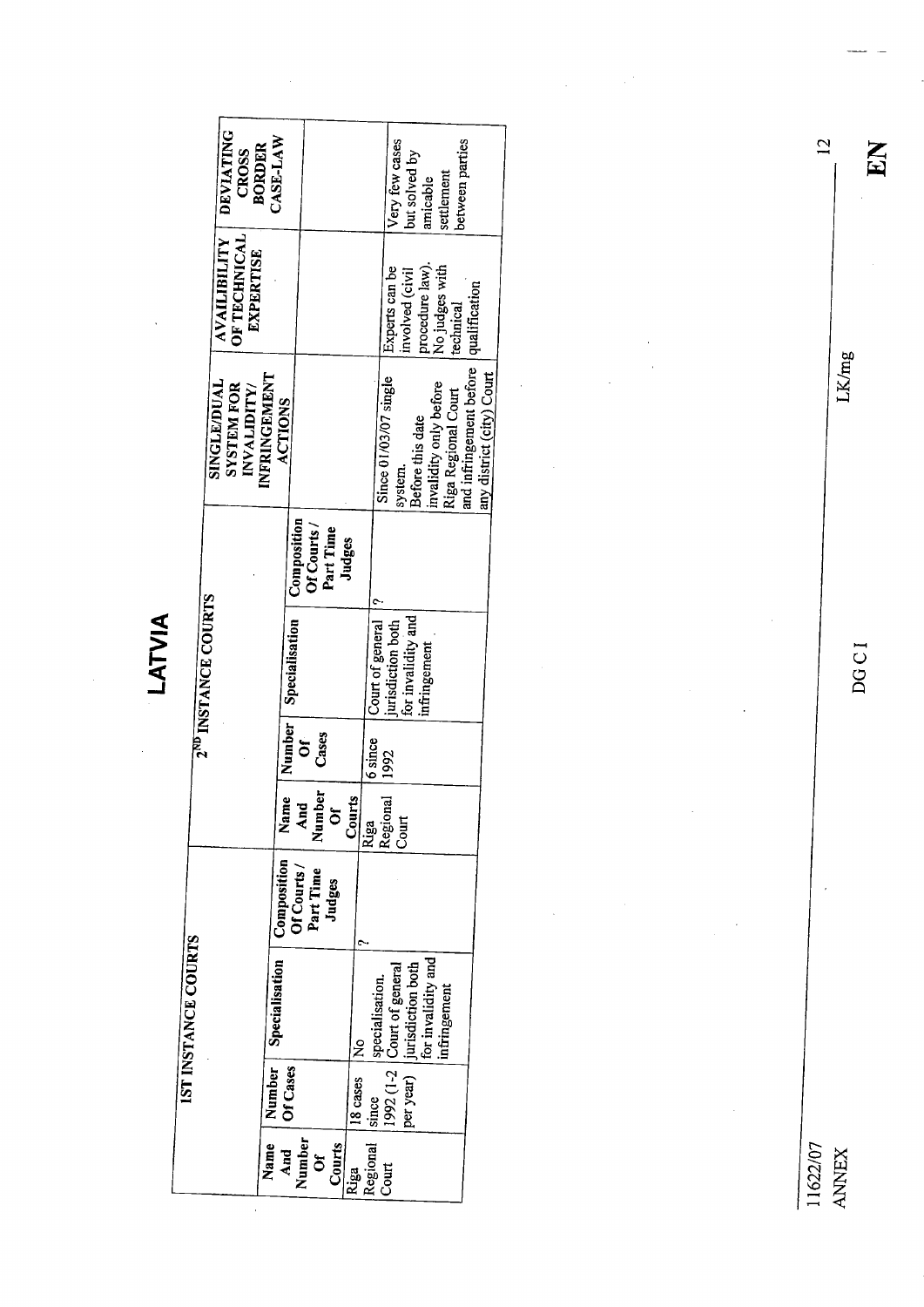| U, |
|----|
|    |
|    |
|    |
|    |
|    |

|                                 | DEVIATING<br><b>CROSS<br/>BORDER</b>                                   | CASE-LAW                |                                                   |                      |                                                               |  |
|---------------------------------|------------------------------------------------------------------------|-------------------------|---------------------------------------------------|----------------------|---------------------------------------------------------------|--|
|                                 |                                                                        |                         |                                                   |                      |                                                               |  |
|                                 | <b>AVAILIBILITY</b><br>OF TECHNICAL<br><b>EXPERTISE</b>                |                         |                                                   |                      | No technical judges  ?<br>because of the<br>constitution      |  |
|                                 | <b>INFRINGEMENT</b><br>SINGLE/DUAL<br><b>SYSTEM FOR</b><br>INVALIDITY/ | <b>ACTIONS</b>          |                                                   |                      | Single system                                                 |  |
|                                 |                                                                        |                         | Composition<br>Of Courts /<br>Part Time<br>Judges |                      |                                                               |  |
| 2 <sup>ND</sup> INSTANCE COURTS |                                                                        |                         | Specialisation                                    |                      | very few   All cases before<br>Court of Cyprus<br>the Supreme |  |
|                                 |                                                                        |                         | Number  <br>Of Cases                              |                      |                                                               |  |
|                                 |                                                                        |                         | ģ<br>Nam<br>And<br>Numb<br>or<br>Court            | Supreme              | Court of<br>Cyprus                                            |  |
|                                 |                                                                        | Composition             | Of Courts /<br>Part Time<br>Judges                |                      |                                                               |  |
| <b>1ST INSTANCE COURTS</b>      |                                                                        | Number   Specialisation |                                                   |                      | before the same<br>court                                      |  |
|                                 |                                                                        |                         | Of Cases                                          | Very few   All cases |                                                               |  |
|                                 |                                                                        | Name                    | And<br>Number<br>Courts<br>$\vec{0}$              |                      |                                                               |  |

 $\frac{11622/07}{\text{ANWEX}}$ 

**DGCI** 

EN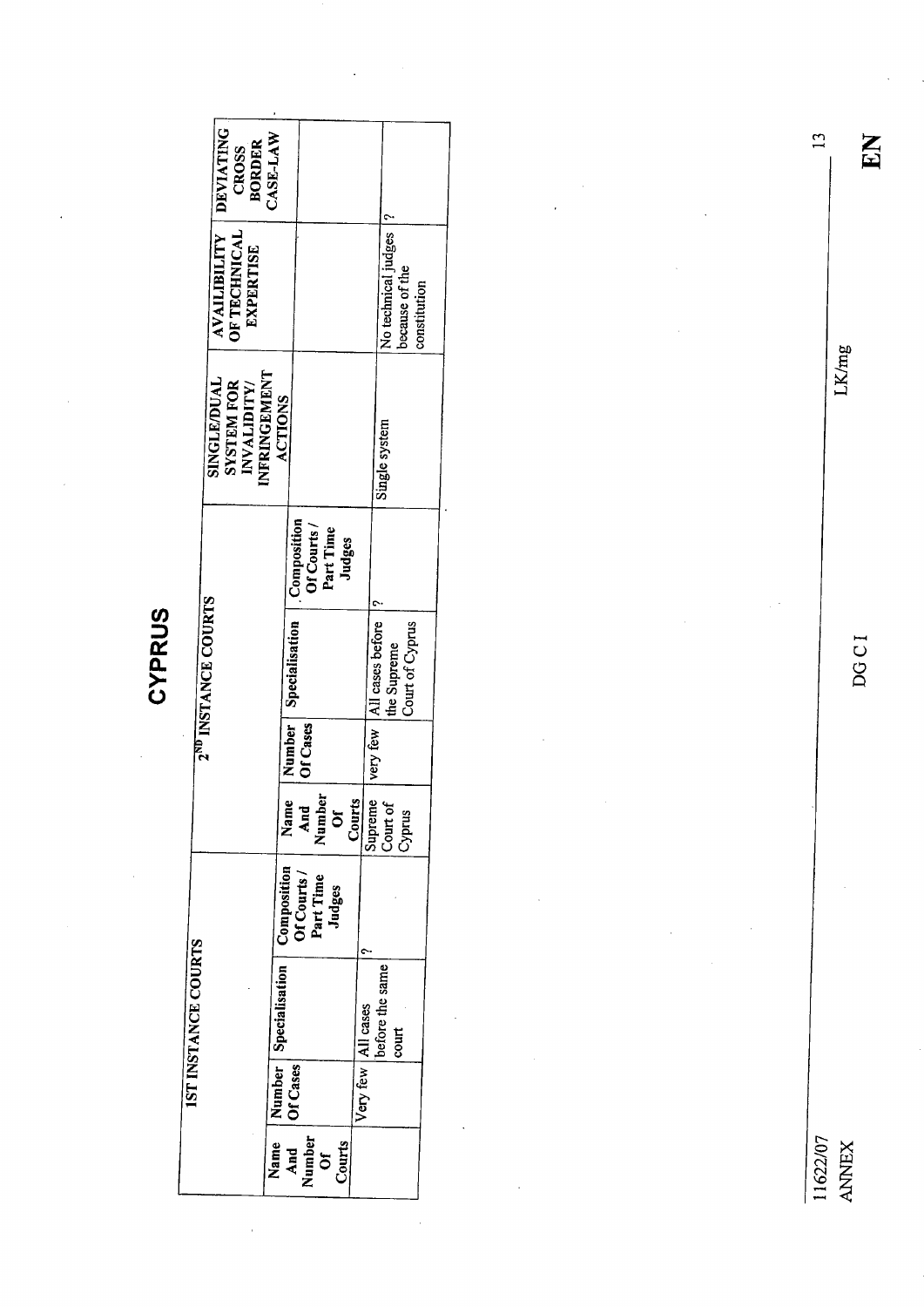|                                 | <b>DEVIATING</b><br><b>BORDER</b><br>CROSS              | CASE-LAW                       |                                                   |                                          |                                                               |                                      |                                                                      |        |
|---------------------------------|---------------------------------------------------------|--------------------------------|---------------------------------------------------|------------------------------------------|---------------------------------------------------------------|--------------------------------------|----------------------------------------------------------------------|--------|
|                                 | AVAILIBILITY<br><b>OF TECHNICAL</b><br><b>EXPERTISE</b> |                                |                                                   |                                          | No technical judges<br>only judges with                       | legal background.<br>Expert might be | appointed to advise<br>the Court by means<br>of a Legal Referee      | Report |
|                                 | SINGLE/DUAL<br><b>SYSTEM FOR</b><br>INVALIDITY/         | INFRINGEMENT<br><b>ACTIONS</b> |                                                   |                                          | Single system                                                 |                                      |                                                                      |        |
|                                 |                                                         |                                | Composition<br>Of Courts /<br>Part Time<br>Judges |                                          |                                                               |                                      |                                                                      |        |
| 2 <sup>ND</sup> INSTANCE COURTS |                                                         |                                | Number   Specialisation                           |                                          | Very few   No. Civil<br>Courts                                |                                      |                                                                      |        |
|                                 |                                                         |                                | Cases<br>ŏ                                        |                                          |                                                               |                                      |                                                                      |        |
|                                 |                                                         | Name                           | Number<br>And<br>ŏ                                | Courts<br>۰                              |                                                               |                                      |                                                                      |        |
|                                 |                                                         | Composition                    | Part Time<br><b>Df Courts</b><br>Judges           | c                                        |                                                               |                                      |                                                                      |        |
| IST INSTANCE COURTS             |                                                         | Specialisation                 |                                                   | First Hall Very few   In accordance with | Art. 44 and 48 of the<br>Patents and Designs<br>Act all cases | infringement) are<br>(revocation and | court, the First Hall of<br>heard before the same<br>the Civil Court |        |
|                                 |                                                         | Number                         | Cases<br>ð                                        |                                          |                                                               |                                      |                                                                      |        |
|                                 |                                                         | Name<br>And                    | Number<br>Courts<br>ð                             |                                          | of the<br>Civil<br>Court                                      |                                      |                                                                      |        |

MALTA

11622/07 ANNEX

J.

DOC I

LK/mg

EN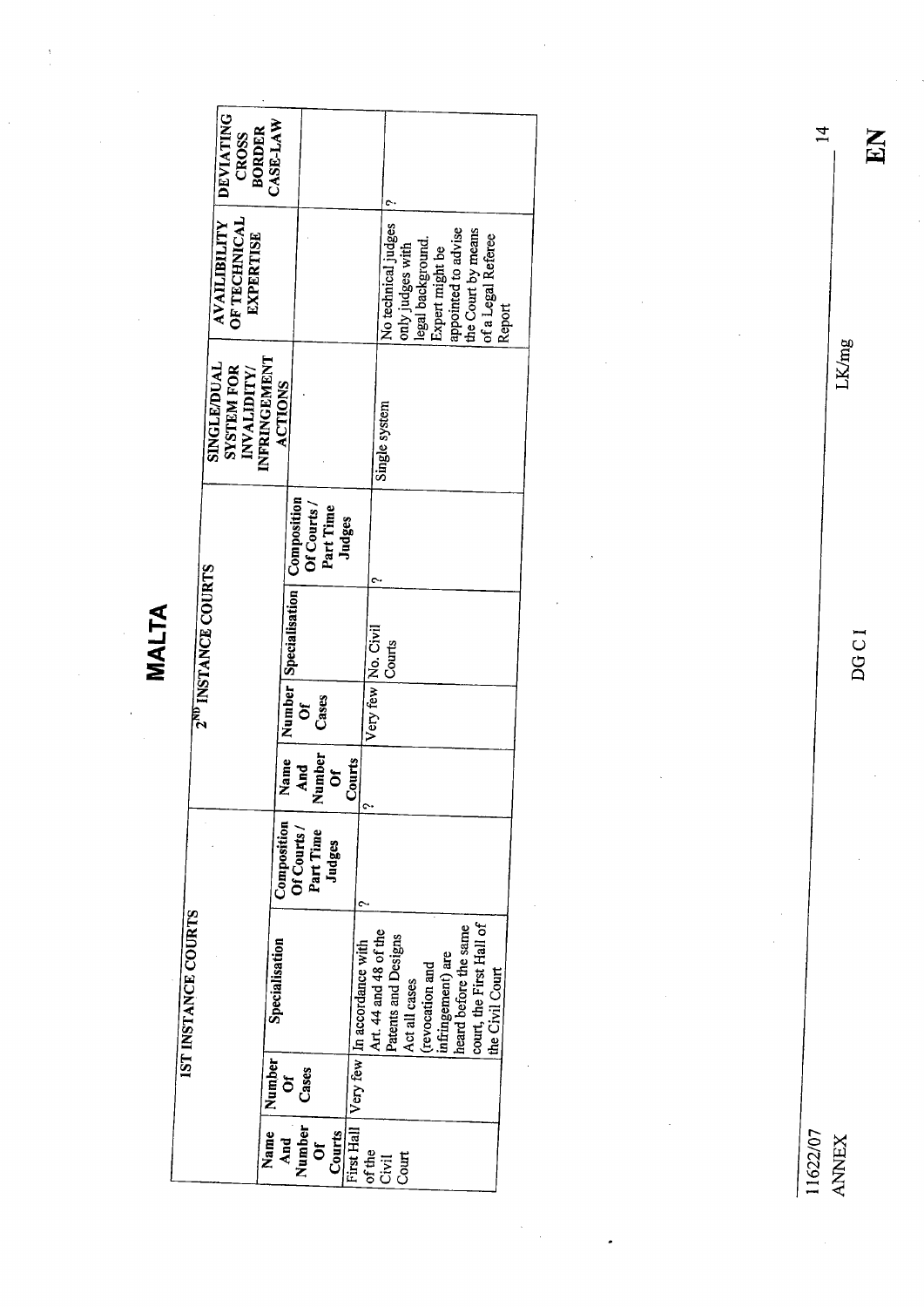**CZECH REPUBLIC** 

DEVIATING **BORDER**<br>CASE-LAW **CROSS AVAILIBILITY TECHNICAL EXPERTISE** judges but legal<br>background. expert possible<br>but not binding Opinion of an No technical ðF NFRINGEMENT Invalidity before the Infringements before National Office and **SINGLE/DUAL SYSTEM FOR** INVALIDITY/ **ACTIONS** administrative Dual system. appeal before civil courts courts. Number Specialisation Composition Of Courts / Part Time Judges 2<sup>ND</sup> INSTANCE COURTS Cases  $\delta$ Administrative Supreme Court Name And *infringements* Number Of Courts Court of the High Courts of the Czech (appeal) and (cassation) Supreme (invalidity Republic Republic Czech cases) cases) Number Of Specialisation Composition Of Courts / Part Time Judges Municipal<br>Court in Prague Administrative infringements) **IST INSTANCE COURTS**  $\begin{array}{c}\nA s \text{ from} \\
01/01/08 \text{ the}\n\end{array}$ (Invalidity) jurisdiction will have exclusive Court infringement 4 invalidity Cases cases Court in Prague | cases Regional Courts 5 Court in Prague (infringements) Number Of Name And Courts 01/01/08 the (invalidity) Municipal Municipal as from and

11622/07 **ANNEX** 

DGCI

LKmg

EN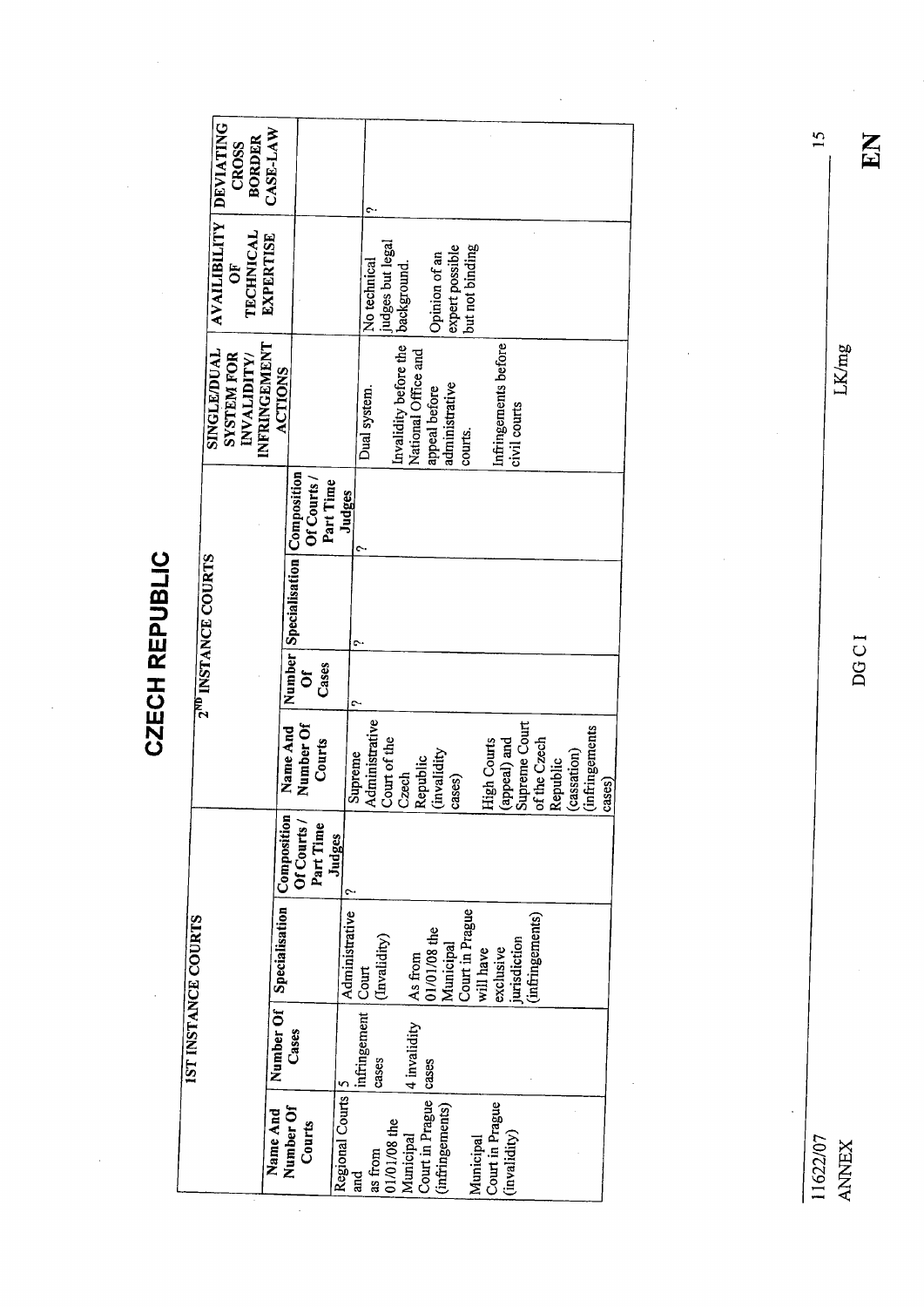**SLOVAK REPUBLIC** SLOVAK REPUBLIC

 $\frac{1}{2}$ 

 $\ddot{\phantom{0}}$ 

| CASE-LAW<br><b>BORDER</b><br><b>CROSS</b>                       |                                                     |                                                                                                                                                                                                        |  |
|-----------------------------------------------------------------|-----------------------------------------------------|--------------------------------------------------------------------------------------------------------------------------------------------------------------------------------------------------------|--|
|                                                                 |                                                     |                                                                                                                                                                                                        |  |
| AVAILIBILITY DEVIATING<br>TECHNICAL<br><b>EXPERTISE</b><br>ð    |                                                     | Judges are legally<br>but opinion is not<br>experts possible<br>judges (except<br>within the IPO<br>(Constitution)<br>for invalidity<br>No technical<br>Opinion of<br>qualified<br>binding.<br>cases). |  |
| INFRINGEMENT<br>SINGLE/DUAL<br><b>SYSTEM FOR</b><br>INVALIDITY/ | ACTIONS                                             | Dual system                                                                                                                                                                                            |  |
|                                                                 | Of Courts /<br>Part Time                            | (infringement)<br>Judges<br>judges                                                                                                                                                                     |  |
| 2 <sup>ND</sup> INSTANCE COURTS                                 | Number Of   Specialisation   Composition            | Administrative   Board of 3<br>(infringement)<br>proceedings<br>proceedings<br>(invalidity)<br>Civil                                                                                                   |  |
|                                                                 | Cases                                               | infringement<br>decisions go<br>decisions go<br>invalidity<br>to appeal<br>to appeal<br>10% of<br>75% of                                                                                               |  |
|                                                                 | Number Of<br>Name And<br>Courts                     | Bystrica and<br>Bratislava,<br>$\overline{Cours}$ in<br>Supreme<br>Regional<br>Banska<br>Kosice                                                                                                        |  |
|                                                                 | Of Courts /<br>Part Time                            | $\frac{\text{(infringement)}}{\text{(invalidity)}}$<br>Judges<br>1 judge                                                                                                                               |  |
| <b>IST INSTANCE COURTS</b>                                      | Name And   Number Of   Specialisation   Composition | Administrative<br>administrative<br>(infringement)<br>$\begin{array}{c} \boxed{\text{proceedings}}\\ \text{(IPO +} \end{array}$<br>proceedings<br>(invalidity)<br>courts)<br>Civil                     |  |
|                                                                 | Cases                                               | By<br>strica and $ Up$ to 5<br>of Kosice 1 $ $ infringement<br>cases a year<br>invalidity<br>only 1<br>invalidity<br>European<br>patent so<br>Up to 5<br>case on<br>per year<br>far)                   |  |
|                                                                 | Number Of<br>Courts                                 | (Bratislava 1,  t)<br>(invalidity)<br>of Banska<br>Courts of<br>Regional<br><b>Bystrica</b><br>Court in<br>Banska<br>District                                                                          |  |

LK/mg

 $\frac{1}{2}$ 

16

EN

DOC I

11622/07 ANNEX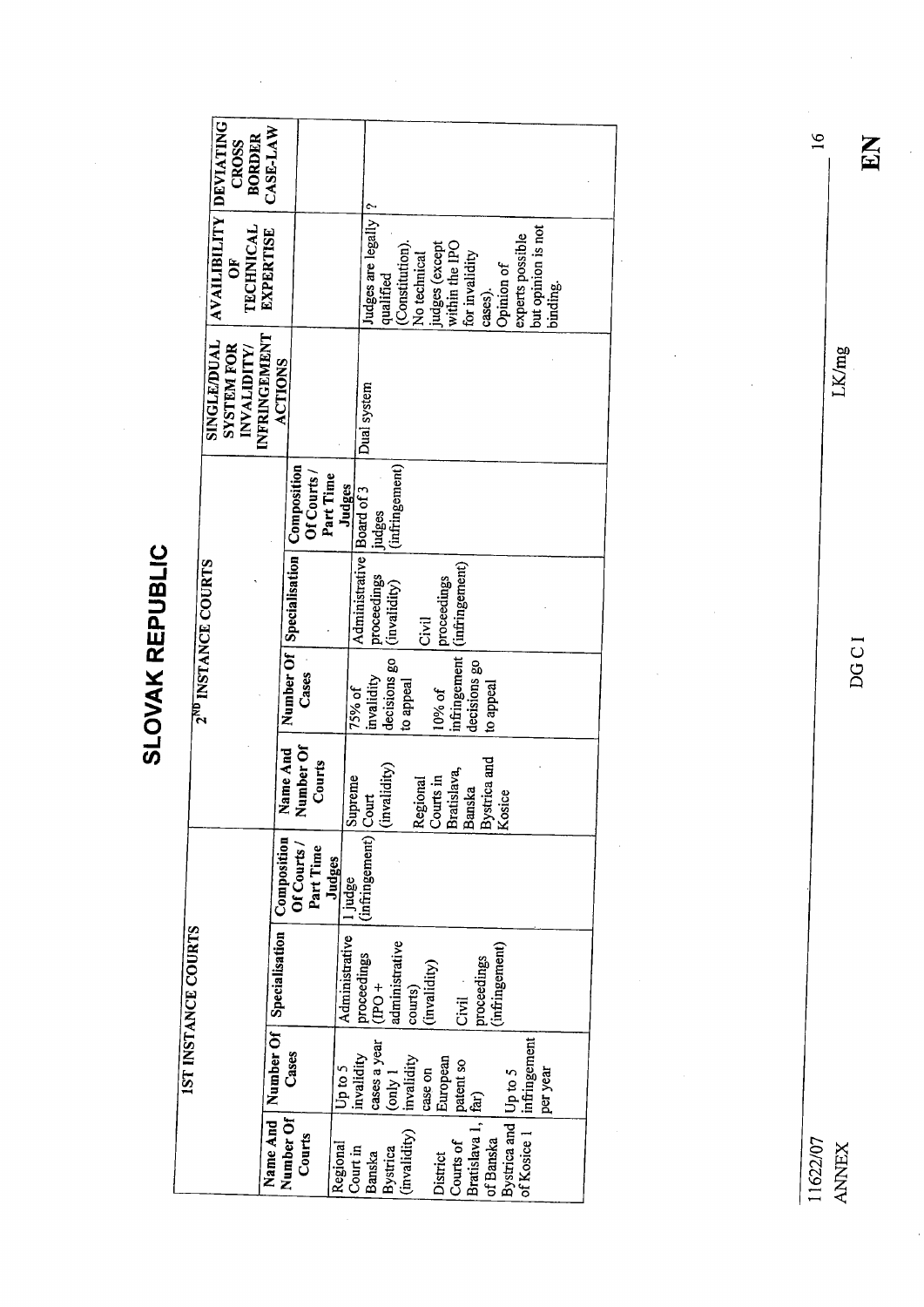|                     | <b>DEVIATING</b><br>CROSS                | CASE-LAW<br><b>BORDER</b> |                              |                          |          |               |               | ż                                           |                                                    |                                |                                               |              |                                  |                         |                                                       |       |  |
|---------------------|------------------------------------------|---------------------------|------------------------------|--------------------------|----------|---------------|---------------|---------------------------------------------|----------------------------------------------------|--------------------------------|-----------------------------------------------|--------------|----------------------------------|-------------------------|-------------------------------------------------------|-------|--|
|                     | AVAILIBILITY OF<br><b>TECHNICAL</b>      | <b>EXPERTISE</b>          |                              |                          |          |               |               | No technical judges.<br>Judges have a legal | qualification. (Within<br>the national office some | members of the Board           | of Appeal, competent<br>for invalidity cases, |              | have a technical<br>background). | Opinion from experts is | possible.                                             |       |  |
|                     | SINGLE/DUAL<br>SYSTEM FOR<br>INVALIDITY/ | INFRINGEMENT              | ACTIONS                      |                          |          |               | Single system |                                             |                                                    |                                |                                               |              |                                  |                         |                                                       |       |  |
|                     |                                          |                           |                              | Of Courts /<br>Part Time | Judges   |               | c             |                                             |                                                    |                                |                                               |              |                                  |                         |                                                       |       |  |
|                     | 2 <sup>ND</sup> INSTANCE COURTS          |                           | Specialisation   Composition |                          |          |               | Civil courts  |                                             |                                                    |                                |                                               |              |                                  |                         |                                                       |       |  |
|                     |                                          |                           | Number                       | Cases<br>ð               |          |               | ᠭ             |                                             |                                                    |                                |                                               |              |                                  |                         |                                                       |       |  |
|                     |                                          |                           | Vame                         | Number<br>And            | $\delta$ | Courts<br>Ç.  |               |                                             |                                                    |                                |                                               |              |                                  |                         |                                                       |       |  |
|                     |                                          |                           | Composition<br>Of Courts     | Part Time                | Judges   | c             |               |                                             |                                                    |                                |                                               |              |                                  |                         |                                                       |       |  |
| IST INSTANCE COURTS |                                          |                           | Specialisation               |                          |          | Civil courts. | But           | Invalidity before                           | Estonian Patent<br>which the                       | Office is located.             |                                               | Infringement | before the<br>jurisdiction of    | which the               | offence occurred                                      |       |  |
|                     |                                          |                           | Number<br>ð                  | Cases                    |          | $5-10$        | since         | 1994                                        |                                                    |                                |                                               |              |                                  |                         |                                                       |       |  |
|                     |                                          | Name And                  | Number Of                    | Courts                   |          | Harju         | County        | (invalidity)<br>Court                       |                                                    | Harju<br>County<br>Court, Viru |                                               | County       |                                  |                         | Court,<br>Tartu brown,<br>Court,<br>Parmuty<br>Courty | Court |  |

 $\hat{\boldsymbol{\beta}}$ 

ESTONIA

 $\hat{\boldsymbol{\beta}}$ 

 $\ddot{\phantom{a}}$ 

11622/07 ANEX

DGCI

LK/mg

 $\ddot{\phantom{a}}$ 

 $\ddot{\phantom{a}}$ 

EN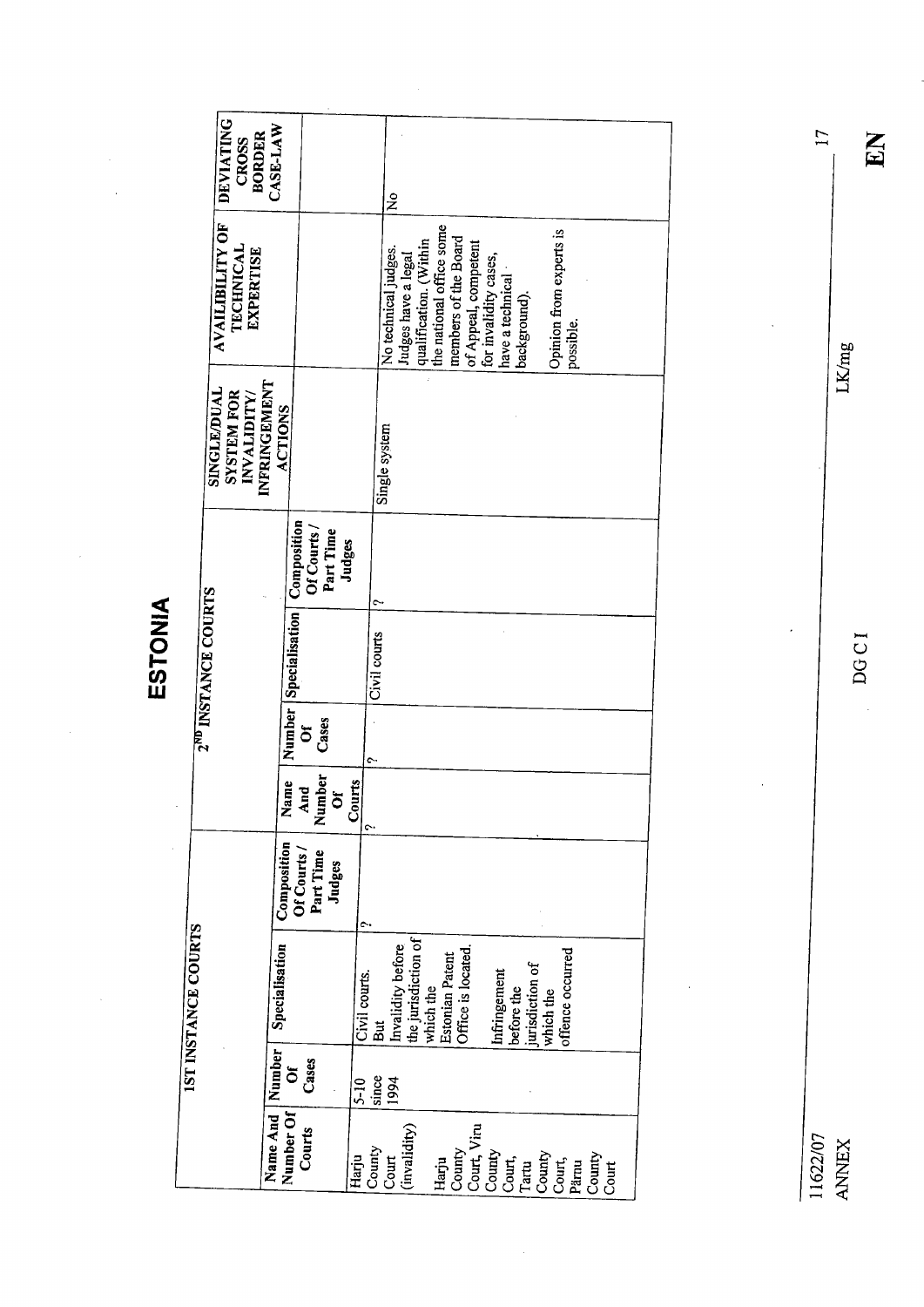LITHUANIA

 $\bar{z}$ 

|                            | <b>DEVIATING</b><br><b>BORDER</b><br><b>CROSS</b>             | CASE-LAW                              |                                                   |                                                          | с                 |                                       |                                                         |                                     |  |
|----------------------------|---------------------------------------------------------------|---------------------------------------|---------------------------------------------------|----------------------------------------------------------|-------------------|---------------------------------------|---------------------------------------------------------|-------------------------------------|--|
|                            | <b>AVAILIBILITY</b><br>OF TECHNICAL<br><b>EXPERTISE</b>       |                                       |                                                   |                                                          | No technical      | judges.                               | Opinion from                                            | experts possible<br>but not binding |  |
|                            | <b>SINGLE/DUAL</b><br><b>SYSTEM FOR</b><br><b>INVALIDITY/</b> | <b>INFRINGEMENT</b><br><b>ACTIONS</b> |                                                   |                                                          | Single system     |                                       |                                                         |                                     |  |
|                            |                                                               |                                       | Composition<br>Of Courts /<br>Part Time<br>Judges |                                                          | Board             |                                       |                                                         |                                     |  |
|                            | 2 <sup>ND</sup> INSTANCE COURTS                               |                                       | Specialisation                                    |                                                          | No specific court | However patent<br>for patents.        | before the   the civil courts of<br>litigations are for | Vilnius.                            |  |
|                            |                                                               |                                       | Number<br>Of Cases                                |                                                          | Around            | 10 cases.                             | 5 cases                                                 | Supreme<br>Court                    |  |
|                            |                                                               | Vame                                  | Number<br>And<br>ð                                | $\frac{ {{\rm \textbf{Cours}}}}{{\rm \textbf{Vilnius}}}$ | beal              | Court<br>Ąpp                          |                                                         |                                     |  |
|                            |                                                               | Composition                           | Of Courts /<br>Part Time<br>Judges                |                                                          |                   |                                       |                                                         |                                     |  |
| <b>IST INSTANCE COURTS</b> |                                                               | Specialisation                        |                                                   | No specific court   1 judge                              | for patents.      | litigations are for<br>However patent | the civil courts of<br>Vilnius.                         |                                     |  |
|                            |                                                               | Number                                | Of Cases                                          | No data                                                  | available         | should be<br>(but it                  | number)<br>a small                                      |                                     |  |
|                            |                                                               | Name                                  | Number<br>Courts<br>And<br>ð                      | Vilnius                                                  | Circuit           | Court                                 |                                                         |                                     |  |

 $\frac{1}{2}$ 

11622/07 ANNX

DOC I

LK/mg

 $\ddot{\phantom{0}}$ 

18

EN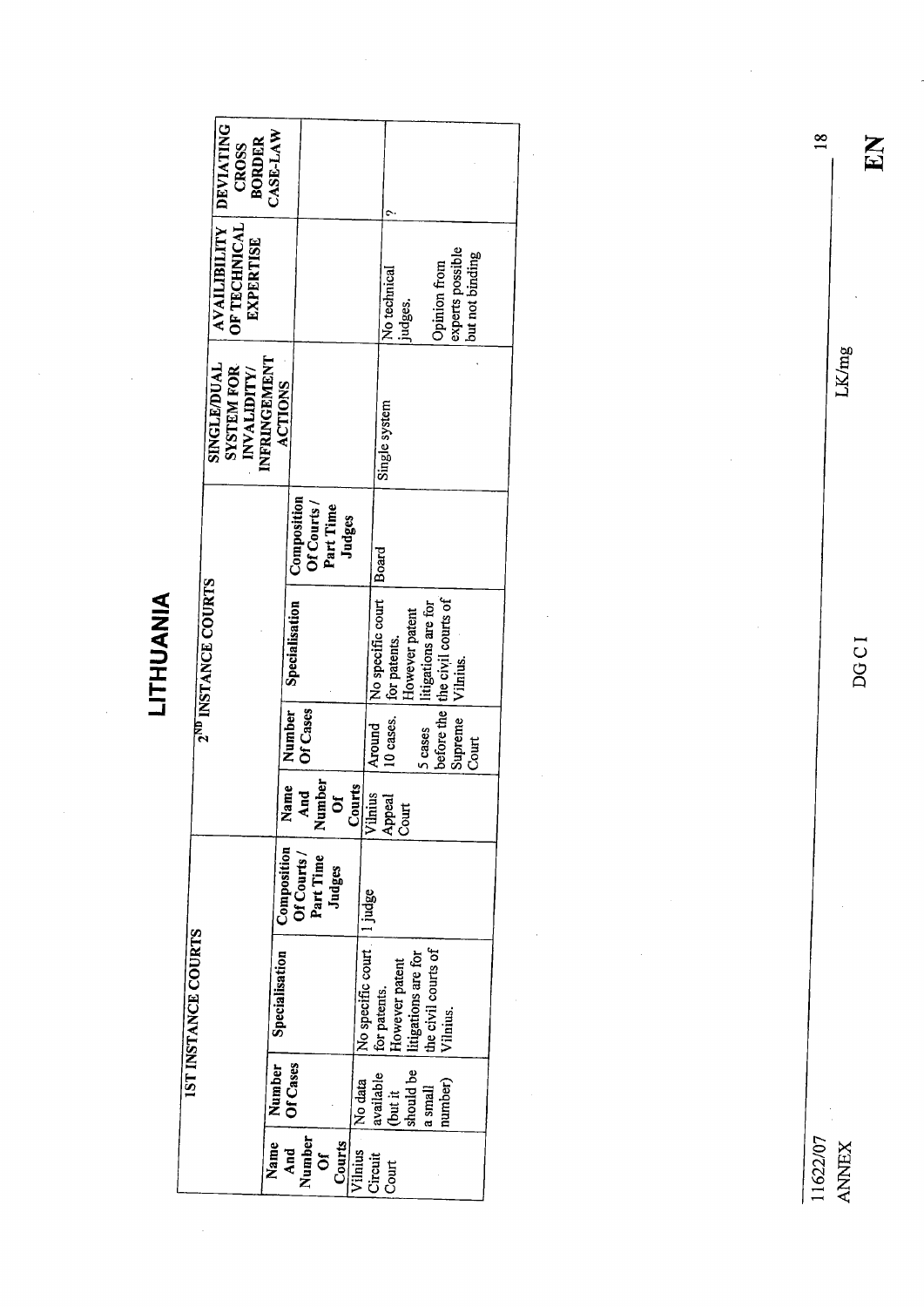SLOVENIA

|                            | <b>DEVIATING</b><br><b>BORDER</b><br><b>CROSS</b>              | CASE-LAW                       |                                                          |               |                                                                                                          |                                                 |
|----------------------------|----------------------------------------------------------------|--------------------------------|----------------------------------------------------------|---------------|----------------------------------------------------------------------------------------------------------|-------------------------------------------------|
|                            | <b>AVAILIBILITY</b><br><b>OF TECHNICAL</b><br><b>EXPERTISE</b> |                                |                                                          |               | judges. But<br>"specialisation" due<br>to their centralised<br>No technical<br>system.                   | expert's opinion is<br>Non binding<br>possible. |
|                            | SINGLE/DUAL<br><b>SYSTEM FOR</b><br>INVALIDITY/                | INFRINGEMENT<br><b>ACTIONS</b> |                                                          |               | jurisdiction given to<br>Single system (no<br>the national office)                                       |                                                 |
|                            |                                                                |                                | Composition<br>Of Courts /<br>Part Time<br><b>Judges</b> |               | 3 judges                                                                                                 |                                                 |
|                            | 2 <sup>ND</sup> INSTANCE COURTS                                |                                | Specialisation                                           |               | court. However<br>Slovenia for all<br>appeal court in<br>disputes in IP<br>No specialist<br>only 1 civil | matters                                         |
|                            |                                                                |                                | Number<br>Cases<br>ð                                     |               | per year<br>3 to 6                                                                                       |                                                 |
|                            |                                                                | Name                           | <b>Number</b><br>And<br>$\delta$                         | Courts        | المقاطب<br>High  -<br>High  -<br><b>Court</b>                                                            |                                                 |
|                            |                                                                | Composition Of                 | Courts / Part<br>Time Judges                             | 3 judges.     | legally qualified,<br>The president is<br>the two other are<br>not always<br>technically<br>legally or   | qualified                                       |
| <b>IST INSTANCE COURTS</b> |                                                                | Specialisation                 |                                                          | No specialist | only 1 civil court<br>all disputes in IP<br>court. However<br>in Slovenia for<br>matters.                |                                                 |
|                            |                                                                | Number                         | Of Cases                                                 | 3 to 6a       | year (very<br>regarding<br>European<br>patents)<br>ر<br>هم                                               |                                                 |
|                            |                                                                | Name                           | Number<br>Courts<br>And<br>ð                             | District      | Ljubljana<br>Court in                                                                                    |                                                 |

 $\overline{\phantom{a}}$ 

11622/07<br>ANNEX<br>ANNEX

**DGCI** 

 $\bar{\bar{z}}$ 

DOCI DO CI

EN

LK/mg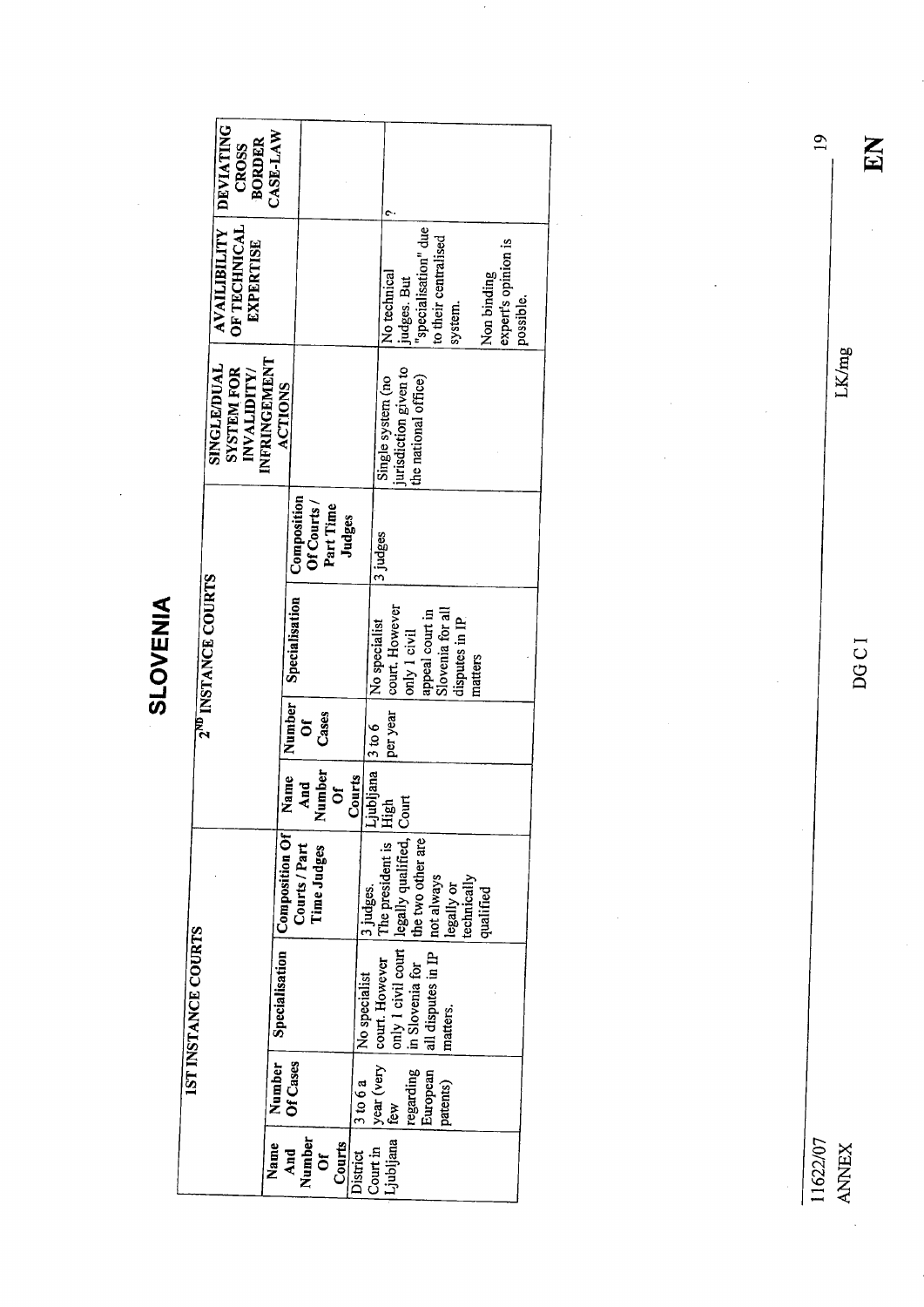ROMANIA

 $\cdot$ 

|                                 | <b>DEVIATING</b><br><b>CROSS<br/>BORDER</b>                     | CASE-LAW                                          |                                    | ż                                              |                                                        |                                                                                              |                                           |  |
|---------------------------------|-----------------------------------------------------------------|---------------------------------------------------|------------------------------------|------------------------------------------------|--------------------------------------------------------|----------------------------------------------------------------------------------------------|-------------------------------------------|--|
|                                 | OF TECHNICAL<br><b>AVAILIBILITY</b><br><b>EXPERTISE</b>         |                                                   |                                    | No technical judges<br>but expert's opinion    | are possible.<br>Due to the                            | Courts judges are<br>specialisation of<br>specific training<br>trained to IP<br>matters with | programs                                  |  |
|                                 | INFRINGEMENT<br>SINGLE/DUAL<br><b>SYSTEM FOR</b><br>INVALIDITY/ | <b>ACTIONS</b>                                    |                                    | Dual system                                    |                                                        |                                                                                              |                                           |  |
|                                 |                                                                 | Composition<br>Of Courts /<br>Part Time           | Judges                             | 3 judges                                       |                                                        |                                                                                              |                                           |  |
| 2 <sup>ND</sup> INSTANCE COURTS |                                                                 | Number Specialisation                             |                                    | Appeal Court<br>Only one                       |                                                        |                                                                                              |                                           |  |
|                                 |                                                                 | Cases<br>$\delta$                                 | ç.                                 |                                                |                                                        |                                                                                              |                                           |  |
|                                 |                                                                 | Number<br>Name<br>And<br>$\delta$                 | Courts<br>Court of                 | <b>Bucharest</b><br>Appeal                     |                                                        |                                                                                              |                                           |  |
|                                 |                                                                 | Composition<br>Of Courts /<br>Part Time<br>Judges | <b>Bucharest</b>                   | Court: 3<br>judges                             |                                                        |                                                                                              |                                           |  |
| <b>IST INSTANCE COURTS</b>      |                                                                 | Specialisation                                    | Invalidity: civil                  | court of                                       | national office<br>within 6 months<br>from publication | before territorial<br>location of the<br>Infringement:<br>civil court                        | infringement                              |  |
|                                 |                                                                 | Number Of<br>Cases                                | 20 cases in<br>12005               | (8 invalidity; 5 Bucharest or<br>infringement; | enforcement<br>7 related to<br>of rights)              | (5 invalidity; 4 according to<br>13 cases in<br>2006                                         | enforcement<br>4 related to<br>of rights) |  |
|                                 | Name And                                                        | Number Of<br>Courts                               | $Cour - Civil$<br><b>Bucharest</b> | (invalidity)<br>Section                        | (infringement)<br>courts of law<br>Territorial         | (interdiction or   infringement;<br><b>Bucharest</b><br>Court                                | ceasing)                                  |  |

11622/07<br>ANNEX

 $\begin{array}{ccc}\n\text{ANLEX} & \text{DGCT} & \text{LK/mg} & \text{LK/mg} & \text{LK/mg}\n\end{array}$ DOC I

LK/mg

EN.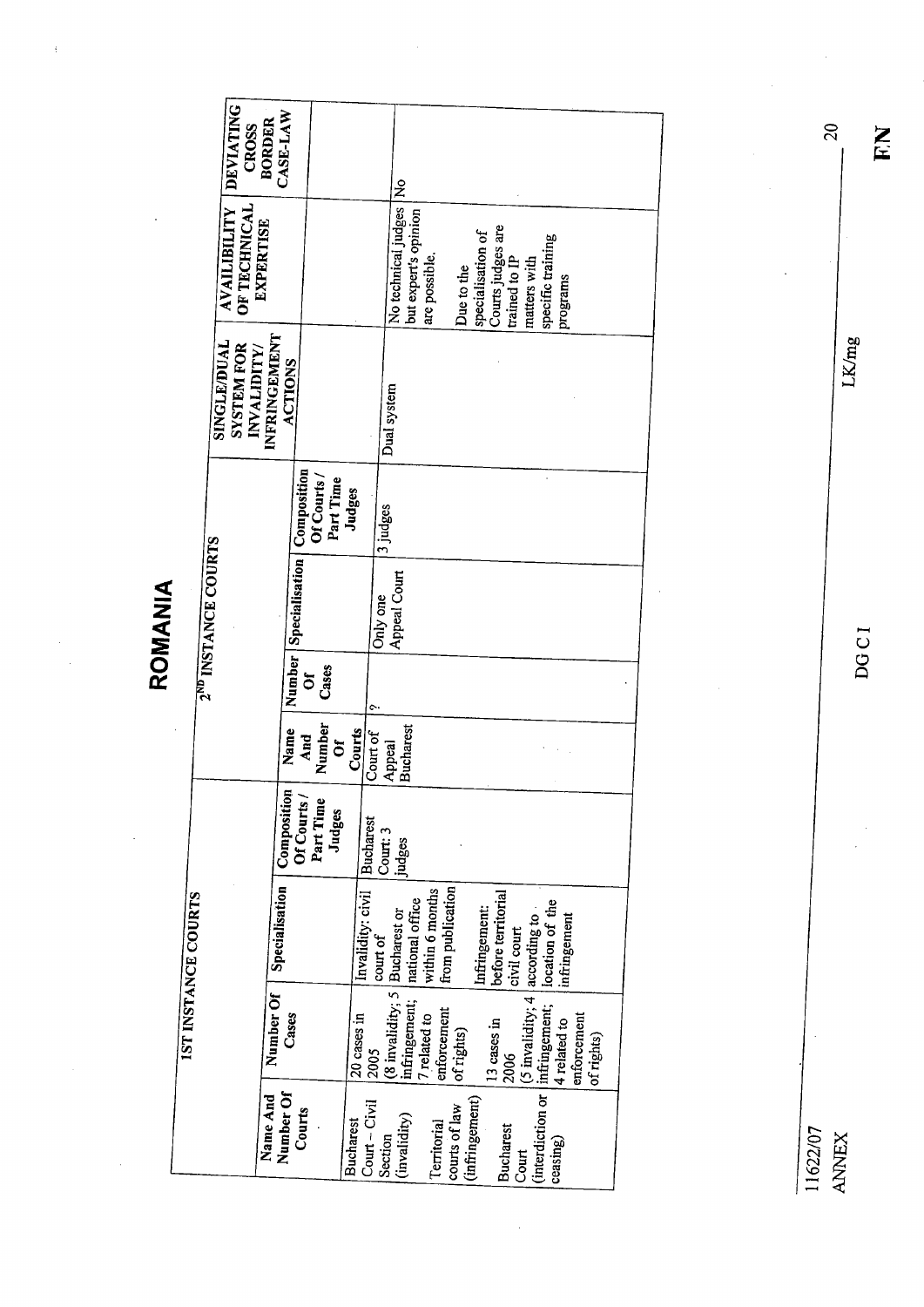BULGARIA

|                     | <b>DEVIATING</b><br><b>BORDER</b><br>CROSS             | CASE-LAW                                |                           |                                    |                                          |                                        |                                                                                                   |                                          |                                    |                            |            |                                |
|---------------------|--------------------------------------------------------|-----------------------------------------|---------------------------|------------------------------------|------------------------------------------|----------------------------------------|---------------------------------------------------------------------------------------------------|------------------------------------------|------------------------------------|----------------------------|------------|--------------------------------|
|                     | AVAILIBILITY<br>OF TECHNICAL<br><b>EXPERTISE</b>       |                                         |                           | Judges must be                     | however due to the<br>legally qualified, | specialisation of the<br>Courts judges | "specialised".<br>become                                                                          | Opinion of experts<br>(listed before the | court) is possible.<br>Non binding | opinion.                   |            |                                |
|                     | SINGLE/DUAL<br><b>SYSTEM FOR</b><br><b>INVALIDITY/</b> | INFRINGEMENT<br>ACTIONS                 |                           | Dual system                        | Infringement: civil<br>courts            | Invalidity:                            | administrative court                                                                              |                                          |                                    |                            |            |                                |
|                     |                                                        | Composition<br>Of Courts /              | Part Time<br>Judges       |                                    |                                          |                                        |                                                                                                   |                                          |                                    |                            |            |                                |
|                     | 2 <sup>ND</sup> INSTANCE COURTS                        | Specialisation                          |                           | Invalidity before  ?<br>đe         | administrative<br>court                  | before the<br>(cassation               | Administrative<br>Supreme                                                                         | Court)                                   | before the civil<br>Infringement   | appeal court<br>(cassation | before the | Supreme Court<br>of Cassation) |
|                     |                                                        | Number  <br>Cases<br>ð                  |                           |                                    |                                          |                                        |                                                                                                   |                                          |                                    |                            |            |                                |
|                     |                                                        | Name And<br>Number Of<br>Courts         | Sofia                     | administrative                     | Court<br>(invalidity)                    | Court of                               | $\begin{array}{c} \left  \text{Appcals} \right. \\ \left( \text{infingement} \right) \end{array}$ |                                          |                                    |                            |            |                                |
|                     |                                                        | Composition<br>Of Courts /<br>Part Time | Judges<br>۰               |                                    |                                          |                                        |                                                                                                   |                                          |                                    |                            |            |                                |
| IST INSTANCE COURTS |                                                        | <b>Specialisation</b>                   | less than 5   Invalidity: | and then appeal<br>national office | administrative<br>(before                | court                                  | Infringement:<br>only 1 civil                                                                     | $_{\rm court}$                           |                                    |                            |            |                                |
|                     |                                                        | Number<br>Of Cases                      |                           | a year                             | related to<br>(no case                   | European<br>patent)                    |                                                                                                   |                                          |                                    |                            |            |                                |
|                     |                                                        | Name And<br>Number Of<br>Courts         | Sofia City<br>Court       | (infringement) altogether          |                                          |                                        |                                                                                                   |                                          |                                    |                            |            |                                |

 $\bar{\beta}$ 

 $LKmg$ 

 $\frac{1}{2}$ 

21

EN

DOC I

11622/07 ANNEX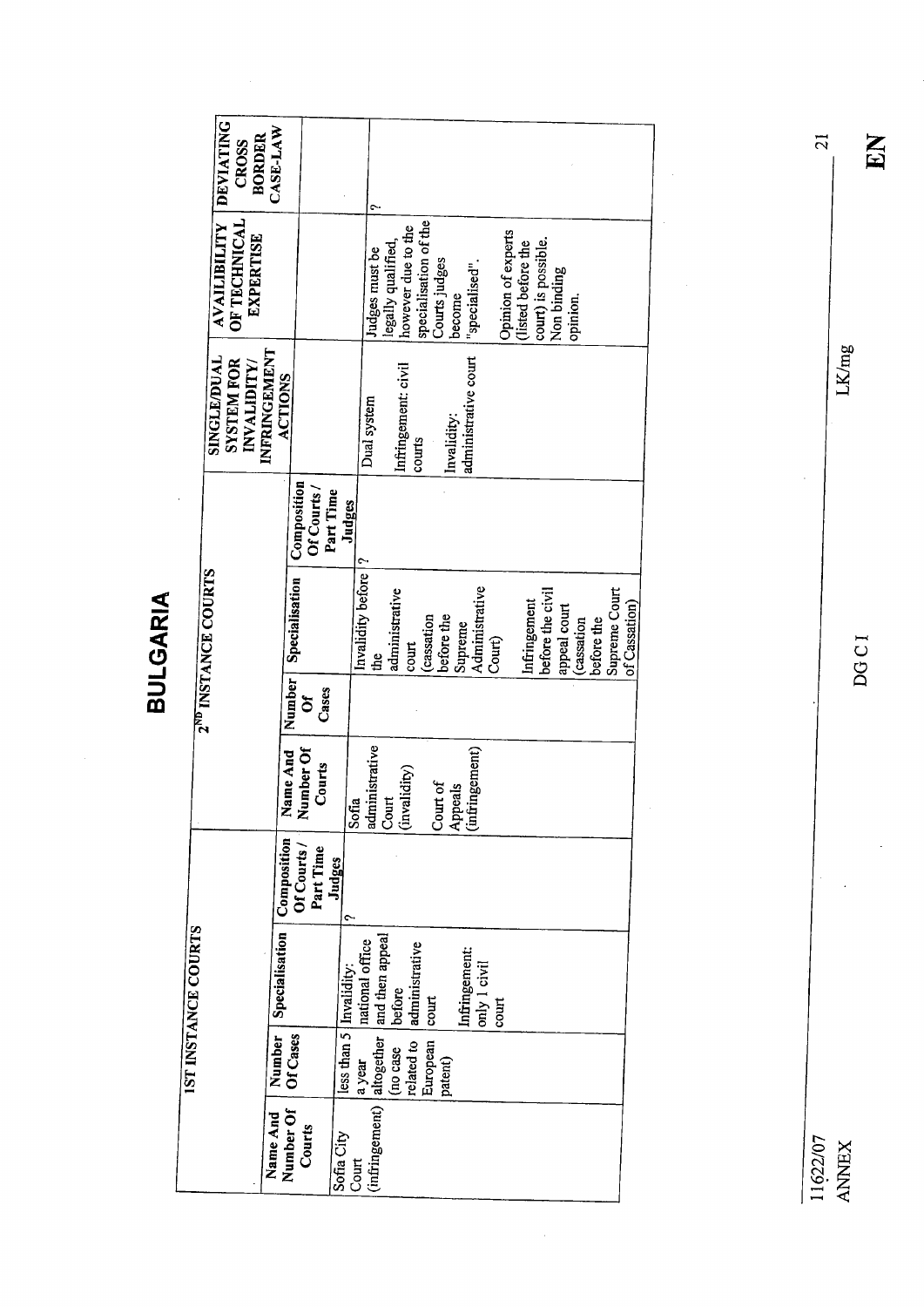|                                 | <b>DEVIATING</b><br><b>BORDER</b><br><b>CROSS</b>       | CASE-LAW                       |                            |                     |                           |                                                                           |                                |                    |                 |                  |               |                                                                                                     |                                                                                              |              |                |                     |                        |             |
|---------------------------------|---------------------------------------------------------|--------------------------------|----------------------------|---------------------|---------------------------|---------------------------------------------------------------------------|--------------------------------|--------------------|-----------------|------------------|---------------|-----------------------------------------------------------------------------------------------------|----------------------------------------------------------------------------------------------|--------------|----------------|---------------------|------------------------|-------------|
|                                 | OF TECHNICAL<br><b>AVAILIBILITY</b><br><b>EXPERTISE</b> |                                |                            |                     |                           | $\overline{\ln}$ 1 <sup>st</sup> instance 2                               | technical judges               | among the 3 judges | of the panel.   | Technical judges | may have dual | qualification but it                                                                                | is not compulsory<br>for them to also                                                        | have legal   | qualification. | The three judges of | the panel have the     | same right. |
|                                 | SINGLE/DUAL<br><b>SYSTEM FOR</b><br>INVALIDITY/         | INFRINGEMENT<br><b>ACTIONS</b> |                            |                     |                           | Single system but                                                         | with specification             |                    |                 |                  |               |                                                                                                     |                                                                                              |              |                |                     |                        |             |
|                                 |                                                         |                                | Composition<br>Of Courts / | Part Time<br>Judges |                           | 3 judges but                                                              | no technical<br>judge          |                    |                 |                  |               |                                                                                                     |                                                                                              |              |                |                     |                        |             |
| 2 <sup>ND</sup> INSTANCE COURTS |                                                         |                                | Number Of   Specialisation |                     |                           | infringement   specialisation<br>Territory                                |                                |                    |                 |                  |               |                                                                                                     |                                                                                              |              |                |                     |                        |             |
|                                 |                                                         |                                | Cases                      |                     |                           |                                                                           | cases                          |                    |                 |                  |               |                                                                                                     |                                                                                              |              |                |                     |                        |             |
|                                 |                                                         |                                | Name<br>And                | Number<br>ð         | Budapest   7-10<br>Courts | Board of                                                                  | Appeal                         |                    |                 |                  |               |                                                                                                     |                                                                                              |              |                |                     |                        |             |
|                                 |                                                         | Composition                    | Of Courts /<br>Part Time   | Judges              |                           | $\begin{array}{c}\n\text{Specific} \\ \text{chamber of the}\n\end{array}$ | Metropolitan                   | Court of           | <b>Budapest</b> | consisting of 3  |               | $\begin{bmatrix} \text{professional} \\ \text{judes of whom} \\ 2 \text{ shall have} \end{bmatrix}$ | technical                                                                                    | university   | degrees (or    | equivalent).        |                        |             |
| IST INSTANCE COURTS             |                                                         | Specialisation                 |                            |                     | Judicial                  | instances are                                                             | invalidity and<br>the same for | infringement       | actions.        |                  |               |                                                                                                     | $[Loss that 10 \t\t Invalidityinvalidity \t\t initated beforecases before \t\t the national$ | office and   | Might be       | challenged          | before civil<br>courts |             |
|                                 |                                                         | Number Of                      | Cases                      |                     | $15 - 20$                 | infringement<br>cases a year                                              | but only                       | national           | patents         |                  |               |                                                                                                     | cases before                                                                                 | the national | patent office  |                     |                        |             |
|                                 |                                                         | Name And                       | Number Of<br>Courts        |                     | Metropolitan              | Budapest<br>Court of                                                      | (Special                       | Chamber)           |                 |                  |               |                                                                                                     |                                                                                              |              |                |                     |                        |             |

HUNGARY

11622/07 ANNX

DG C I

LK/mg

EN

22

 $\frac{1}{2}$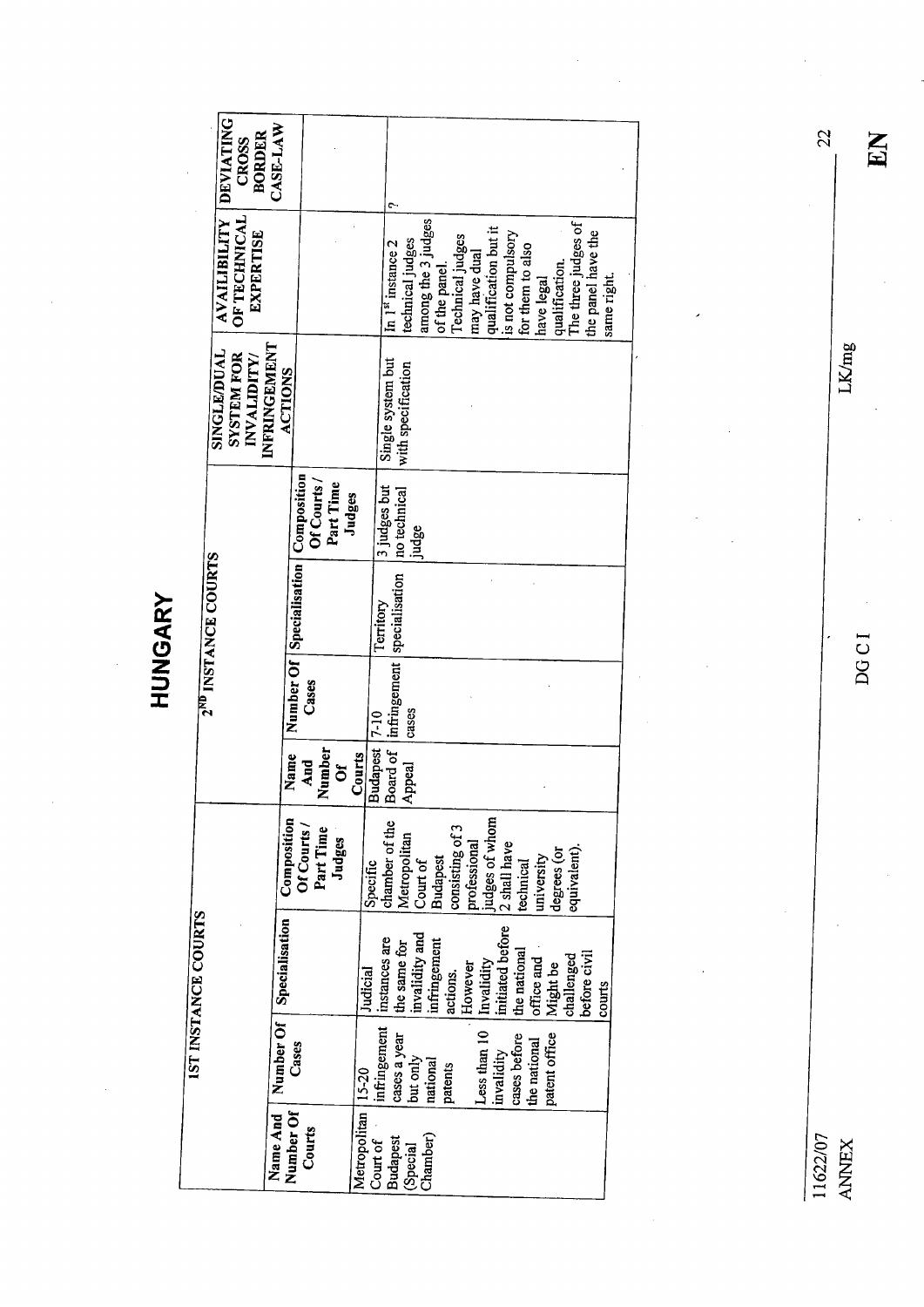| ٠ |
|---|
|   |
|   |
|   |
|   |
|   |
|   |
|   |

| <b>DEVIATING</b><br><b>BORDER</b><br><b>CROSS</b>              | CASE-LAW                                                                                     |                         |                                                         |          |
|----------------------------------------------------------------|----------------------------------------------------------------------------------------------|-------------------------|---------------------------------------------------------|----------|
| <b>AVAILIBILITY</b><br>OF TECHNICAL<br><b>EXPERTISE</b>        |                                                                                              |                         | qualified judges for<br>mvalidity cases.<br>Technically |          |
| NFRINGEMENT<br>SINGLE/DUAL<br><b>SYSTEM FOR</b><br>INVALIDITY/ | <b>ACTIONS</b>                                                                               |                         | Dual system                                             |          |
|                                                                | Composition<br>Of Courts /<br>Part Time                                                      | Judges                  |                                                         |          |
| 2 <sup>ND</sup> INSTANCE COURTS                                | Number Of   Specialisation                                                                   | IYes                    |                                                         |          |
|                                                                | Cases                                                                                        | Nullity:                | Infringement:<br>30/year                                | 175/year |
|                                                                | î,<br>Name<br>And<br>Number<br>Ourts<br>Courts                                               |                         |                                                         |          |
|                                                                | Number Of  Specialisation   Composition<br>Cases    <br>  Of Courts /<br>Part Time<br>Judges |                         |                                                         |          |
| 1ST INSTANCE COURTS                                            |                                                                                              | Yes                     |                                                         |          |
|                                                                |                                                                                              | Invalidity:<br>221/year | Infringement:<br>600-700/уеаг                           |          |
| Name                                                           | Number<br>Courts<br>And<br>$\sigma$                                                          |                         |                                                         |          |

11622/07<br>ANNEX

DGCI

EN

 $\ddot{\phantom{a}}$ 

23

 $LKmg$ 

l,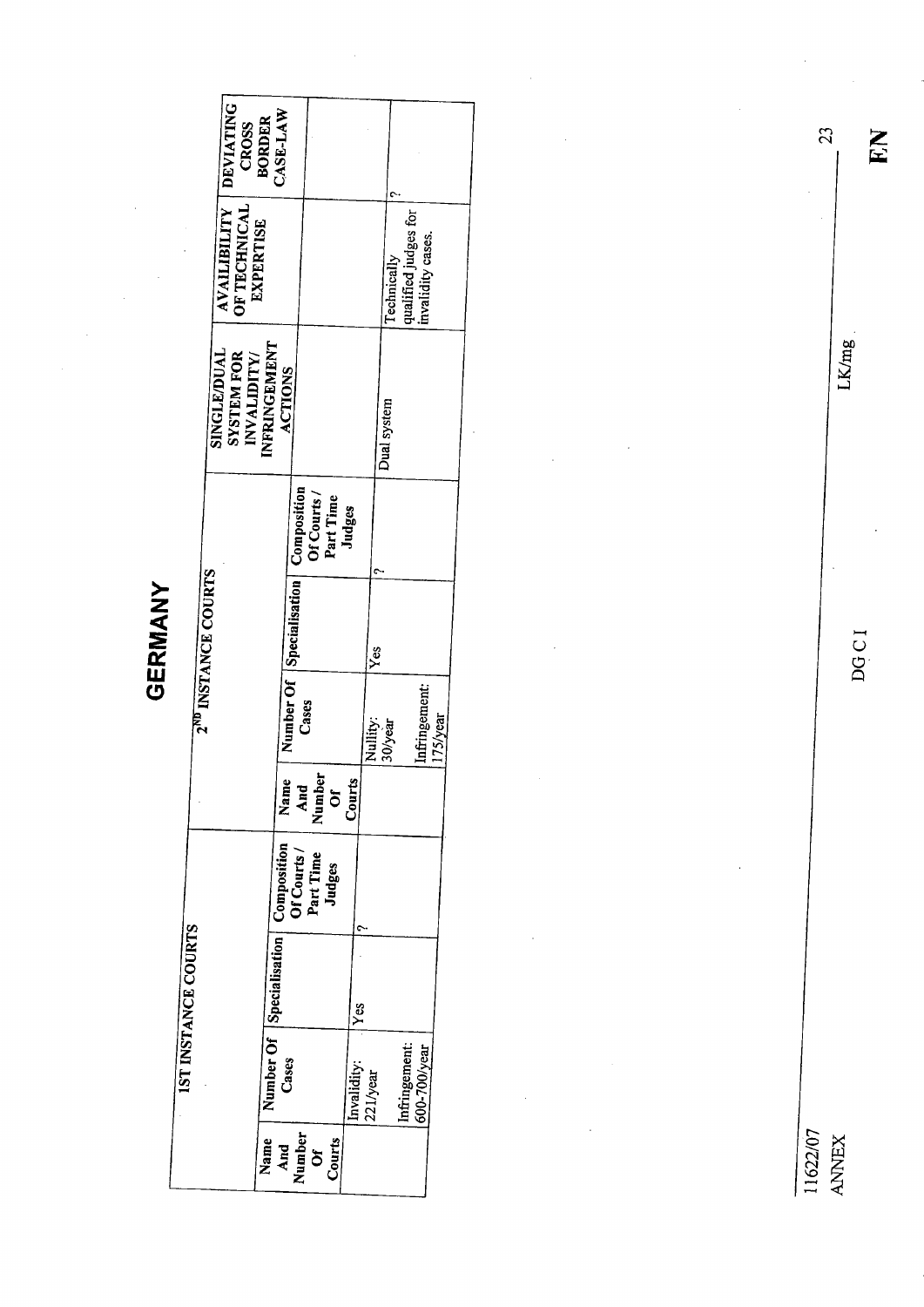**UNITED KINGDOM** UNITED KINGDOM

 $\ddot{\phantom{0}}$ 

 $\frac{1}{2}$ 

 $\ddot{\cdot}$ 

| <b>DEVIATING</b><br><b>BORDER</b><br><b>CROSS</b>               | CASE-LAW                                                                       |                                                  |                       | In recent years a        | where                                                                                                             |                                         | different              | jurisdictions have<br>diverged.              | Recent examples         |                                     | Document              | Security Systems     | v European | Central Bank | <b>(UK/DE</b> | differences); | Angiotech v | Connor (UKNL | differences) |
|-----------------------------------------------------------------|--------------------------------------------------------------------------------|--------------------------------------------------|-----------------------|--------------------------|-------------------------------------------------------------------------------------------------------------------|-----------------------------------------|------------------------|----------------------------------------------|-------------------------|-------------------------------------|-----------------------|----------------------|------------|--------------|---------------|---------------|-------------|--------------|--------------|
| <b>AVAILIBILITY OF</b><br>TECHNICAL<br>EXPERTISE                |                                                                                |                                                  |                       | No non-legal technically | qualified judges. However few notable cases<br>most judges have a                                                 | technical background, and judgements in | before becoming judges | barristers. Technical<br>practiced as patent | experts may be employed | or appointed but do not sit (2007): | on the bench on a par | with legally-trained | judges.    |              |               |               |             |              |              |
| INFRINGEMENT<br>SINGLE/DUAL<br><b>SYSTEM FOR</b><br>INVALIDITY/ | ACTIONS                                                                        |                                                  |                       | Single system            |                                                                                                                   |                                         |                        |                                              |                         |                                     |                       |                      |            |              |               |               |             |              |              |
|                                                                 | Composition                                                                    | Of Courts/<br>Part Time<br>Judges                |                       | ي                        |                                                                                                                   |                                         |                        |                                              |                         |                                     |                       |                      |            |              |               |               |             |              |              |
| 2 <sup>ND</sup> INSTANCE COURTS                                 | Specialisation                                                                 |                                                  | 2004: 11 One judge is | patent                   | specialist.                                                                                                       |                                         |                        |                                              |                         |                                     |                       |                      |            |              |               |               |             |              |              |
|                                                                 | Number                                                                         | Cases<br>$\bar{\circ}$                           |                       | filed                    | cases;<br>2005:                                                                                                   | 26 filed                                | cases                  |                                              |                         |                                     |                       |                      |            |              |               |               |             |              |              |
|                                                                 | $\overline{\mathbf{e}}$<br>Nam                                                 | Number<br>$\overline{\mathbf{A}}$ nd<br>$\delta$ | Courts                | Court of                 |                                                                                                                   |                                         | Wales<br>and<br>Fi     |                                              |                         |                                     |                       |                      |            |              |               |               |             |              |              |
|                                                                 | $\begin{bmatrix} \text{Composition} \ \text{Of} \text{Conrts} / \end{bmatrix}$ | Part Time<br>Judges                              | ۴                     |                          | $\begin{array}{ l } \hline \text{Deputy judges} & \text{Append} \ \hline \text{for} & \text{England} \end{array}$ |                                         |                        |                                              |                         |                                     |                       |                      |            |              |               |               |             |              |              |
| IST INSTANCE COURTS                                             | Name And   Number   Specialisation  <br>Number Of   Of Cases                   |                                                  | Yes.                  |                          |                                                                                                                   |                                         |                        |                                              |                         |                                     |                       |                      |            |              |               |               |             |              |              |
|                                                                 |                                                                                |                                                  | Patents               | Court:<br>2004:          | 153 filed                                                                                                         | cases;<br>2005; 54                      | filed                  | cases                                        |                         |                                     |                       |                      |            |              |               |               |             |              |              |
|                                                                 | Name And                                                                       | Courts                                           |                       |                          | Patents<br>Court (part<br>of the High                                                                             | Court) and<br>the Patents               |                        | County<br>Court                              |                         | EN/Wales                            | only                  |                      |            |              |               |               |             |              |              |

11622/07 ANNX

DG C I

EN

24

LK/mg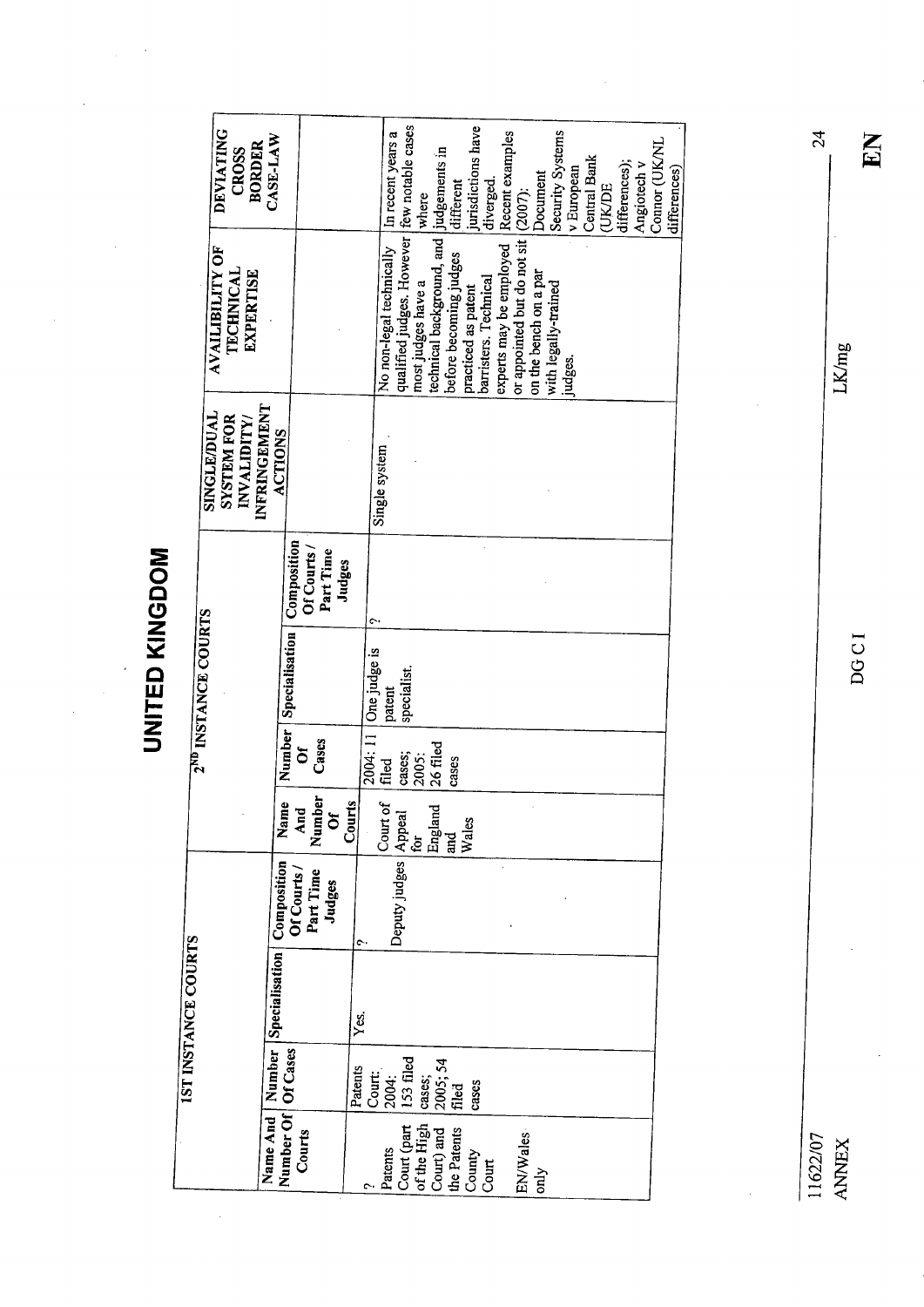|                                 | <b>DEVIATING</b><br><b>CROSS</b> | CASE-LAW<br><b>BORDER</b>  |                       |                                         |                     |                                           |  |
|---------------------------------|----------------------------------|----------------------------|-----------------------|-----------------------------------------|---------------------|-------------------------------------------|--|
|                                 | AVAILIBILITY<br>OF TECHNICAL     | <b>EXPERTISE</b>           |                       |                                         |                     | Yes, possible at first  ?<br>instance     |  |
|                                 | SINGLE/DUAL<br><b>SYSTEM FOR</b> | NFRINGEMENT<br>INVALIDITY/ | ACTIONS               |                                         |                     | Single system                             |  |
|                                 |                                  |                            |                       | Composition<br>Of Courts /<br>Part Time | Judges              |                                           |  |
| 2 <sup>ND</sup> INSTANCE COURTS |                                  |                            | Number Specialisation |                                         |                     |                                           |  |
|                                 |                                  |                            |                       | Of Cases                                |                     | cases/year<br>23                          |  |
|                                 |                                  |                            | Name                  | Number<br>And                           | <b>Of Courts</b>    |                                           |  |
|                                 |                                  |                            | Composition           | Of Courts /<br>Part Time                | Judges              |                                           |  |
| IST INSTANCE COURTS             |                                  |                            | Specialisation        |                                         | Yes, but not for  ? | cases/year preliminary<br>  injunctions.  |  |
|                                 |                                  | Number 1                   | Of Cases              |                                         | $10 - 15$           |                                           |  |
|                                 |                                  | Name And                   | Number Of             | Courts                                  |                     | Handeslretten,<br>Copenhagen<br>$50 - 98$ |  |

11622/07 ANEX

DOC I

LK/mg

EN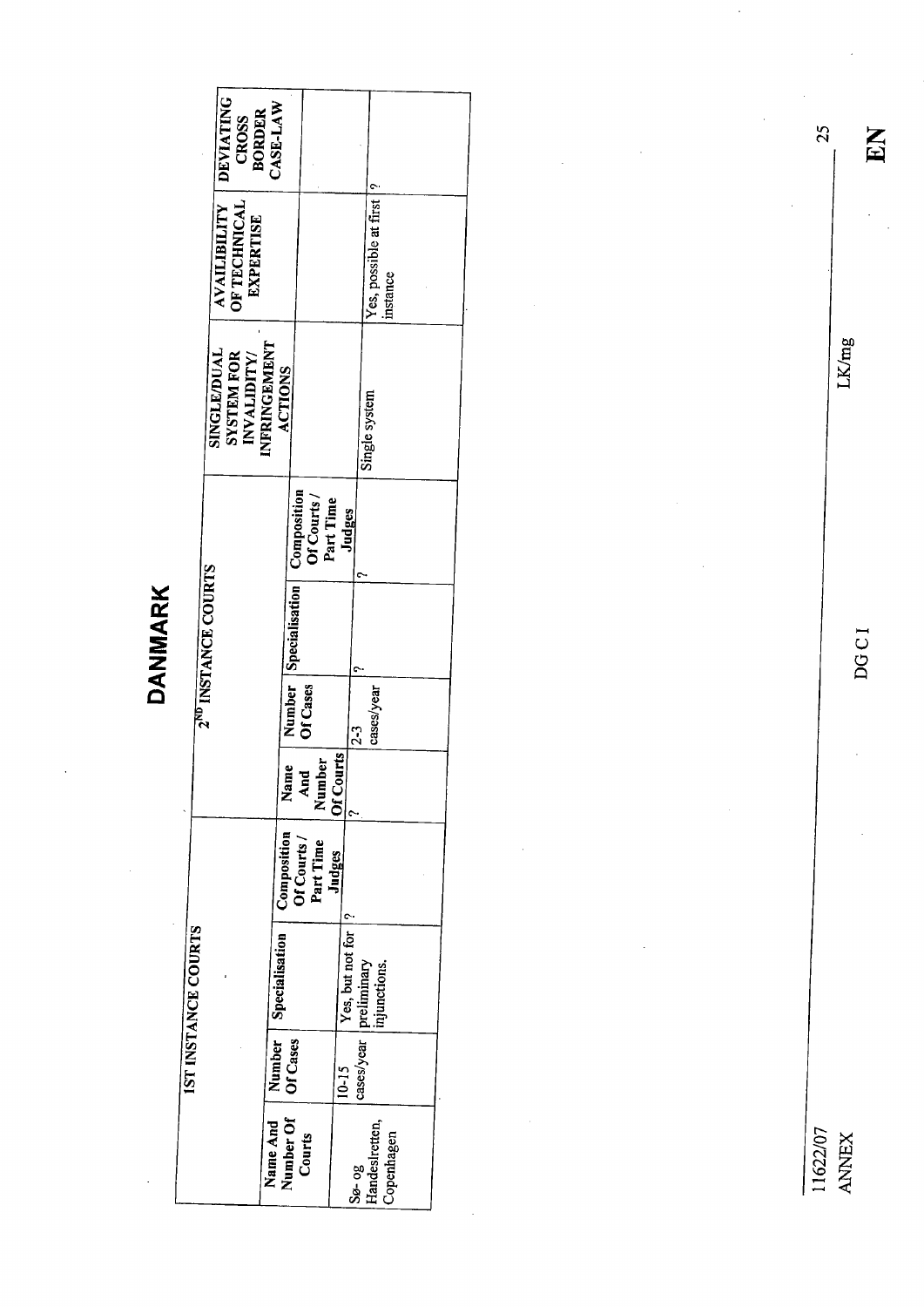NETHERLANDS NETHERLANDS

**BORDER CASE-**2<sup>nd</sup> INSTANCE COURTS SINGLE/DUAL AVAILIBILITY DEVIATING SYSTEM FOR OF CROSS INVALIDITY/ TECHNICAL BORDER CASE- Inder of Law Actions. **DEVIATING** Name Number Of Specialisation Composition Name Number Of Specialisation Composition ACTIONS<br>And Cases Of Specialisation Of Courts/ And Cases<br>Number Cases Part Time Number Cases Part Time Part Time Cases Part Time<br>Courts 19 -NL case-law on Yes, some recent Hotenments/ property  $\gamma$  in the second composition of the system. The properties of the system is the property property of the system includes are the product process of examples are:<br>
Court about 20 in the contract of t history estoppel<sup>\*</sup> doctrine (unlike e.g. UK and DE lenient than UK CROSS applications are lens in the lenient than UK<br>always granted judges apart from |- NL case-law LAW examples are: inventive step Windsurfing prosecution always granted case-law together with together with  $\frac{1}{\text{coker}(\text{m})}$  publication of search doctrne) report and written seems more inventive step of law)<br>not law) inventive st<br>seems more<br>seems more recognises  $case-law)$ doctrine) case-law university degree **AVAILIBILITY** requirements for **TECHNICAL EXPERTISE** have a technical in Dutch law. Some judges background. ŏ No special nullification is needed **INFRINGEMENT** national patent office **SINGLE/DUAL** invalidity of national patents. Both parties publication of search **SYSTEM FOR** INVALIDITY/ opinion is delivered. Reason: since 1995 **ACTIONS** about grounds for report and written in actions on the opinion ("French are heard before opinion ("French applications are but opinion of Composition Single system, national patent always granted together with system"). Specialisation Composition Of Courts / Part Time Judges judges: yes Part time 2<sup>ND</sup> INSTANCE COURTS about 9 per year Intellectual property<br>chamber judgements/year Number Of (NB Supreme<br>Court 2/3 Cases  $\left| \begin{array}{c} \text{questions} \\ \text{of law} \end{array} \right|$ Number Courts Name Court on Court of Supreme And Appeals  $\delta$ Appeal Hague  $\tilde{z}$  $\overline{S}$ Number Of Specialisation Composition Composition Of Courts / Part Time judges: yes Judges Part time  $\ddot{\sim}$ **IST INSTANCE COURTS** 1ST INSTANCE COURTS Intellectual property<br>chamber judgements/year Cases proceedings; judgements/ in summary proceedings year in full about 20  $30 - 35$ **Courts** Number Name And District  $\sigma$ Hague Court

LK/mg

26

EN

 $DGCI$  and  $E$ **DGCI** 

11622/07 **ANNEX**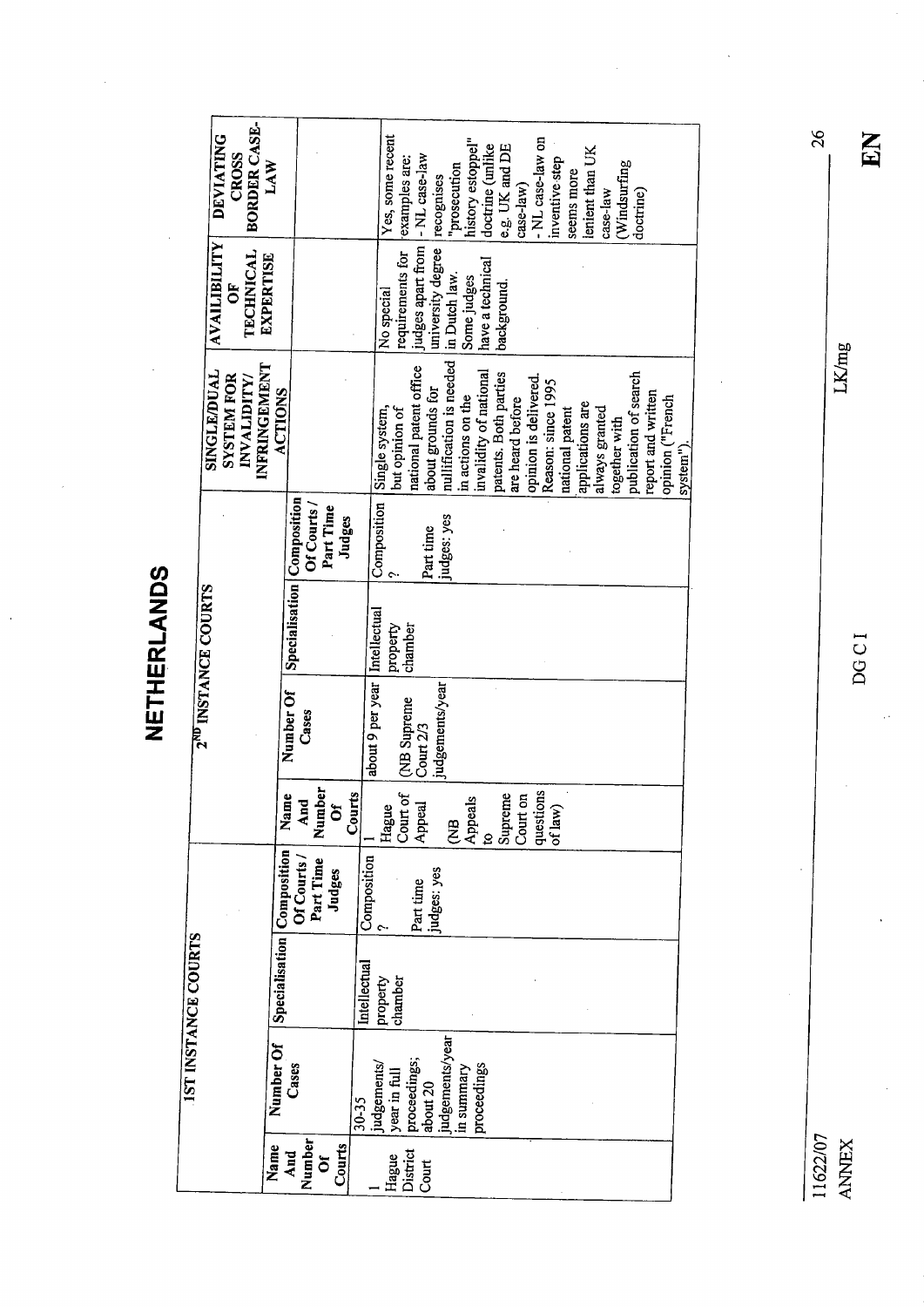| - NL case-law on | scope of |  |  |  | $\begin{tabular}{ l l } \hline\text{projection/doctrine}\\ \hline \text{trine of}\\ \text{equivalence is}\\ \text{between DE}\\ \hline \text{Rctm/Angen)}\\ \hline \text{and DE}\\ \hline \text{and DE}\\ \hline \text{Schnidmessage)}\\ \hline \end{tabular}$ | - amendment<br>granted claims of<br>a patent requires<br>predictability for<br>the person skilled<br>the person skilled |  |  |  |  |  | examining the<br>patent and the new revealed prior<br>new revealed prior<br>art, six month term<br>of Art 55 (1) (a)<br>FPC in case of<br>evident abuse in<br>evident abuse in<br>relation to |  | priority date (DE<br>at filing date) |  |
|------------------|----------|--|--|--|----------------------------------------------------------------------------------------------------------------------------------------------------------------------------------------------------------------------------------------------------------------|-------------------------------------------------------------------------------------------------------------------------|--|--|--|--|--|-----------------------------------------------------------------------------------------------------------------------------------------------------------------------------------------------|--|--------------------------------------|--|
|                  |          |  |  |  |                                                                                                                                                                                                                                                                |                                                                                                                         |  |  |  |  |  |                                                                                                                                                                                               |  |                                      |  |
|                  |          |  |  |  |                                                                                                                                                                                                                                                                |                                                                                                                         |  |  |  |  |  |                                                                                                                                                                                               |  |                                      |  |
|                  |          |  |  |  |                                                                                                                                                                                                                                                                |                                                                                                                         |  |  |  |  |  |                                                                                                                                                                                               |  |                                      |  |
|                  |          |  |  |  |                                                                                                                                                                                                                                                                |                                                                                                                         |  |  |  |  |  |                                                                                                                                                                                               |  |                                      |  |
|                  |          |  |  |  |                                                                                                                                                                                                                                                                |                                                                                                                         |  |  |  |  |  |                                                                                                                                                                                               |  |                                      |  |
|                  |          |  |  |  |                                                                                                                                                                                                                                                                |                                                                                                                         |  |  |  |  |  |                                                                                                                                                                                               |  |                                      |  |
|                  |          |  |  |  |                                                                                                                                                                                                                                                                |                                                                                                                         |  |  |  |  |  |                                                                                                                                                                                               |  |                                      |  |
|                  |          |  |  |  |                                                                                                                                                                                                                                                                |                                                                                                                         |  |  |  |  |  |                                                                                                                                                                                               |  |                                      |  |
|                  |          |  |  |  |                                                                                                                                                                                                                                                                |                                                                                                                         |  |  |  |  |  |                                                                                                                                                                                               |  |                                      |  |
|                  |          |  |  |  |                                                                                                                                                                                                                                                                | $\sim 10^{-1}$                                                                                                          |  |  |  |  |  |                                                                                                                                                                                               |  |                                      |  |
|                  |          |  |  |  |                                                                                                                                                                                                                                                                |                                                                                                                         |  |  |  |  |  |                                                                                                                                                                                               |  |                                      |  |

 $\ddot{\phantom{0}}$ 

 $\hat{\mathcal{A}}$ 

 $\hat{\mathcal{A}}$ 

 $\begin{array}{cc}\n\text{ANLEX} \\
\text{ANLEX}\n\end{array}$ LK/mg

 $\frac{1}{2}$ 

EN

27

DOC I

11622/07<br>ANNEX

 $\ddot{\phantom{0}}$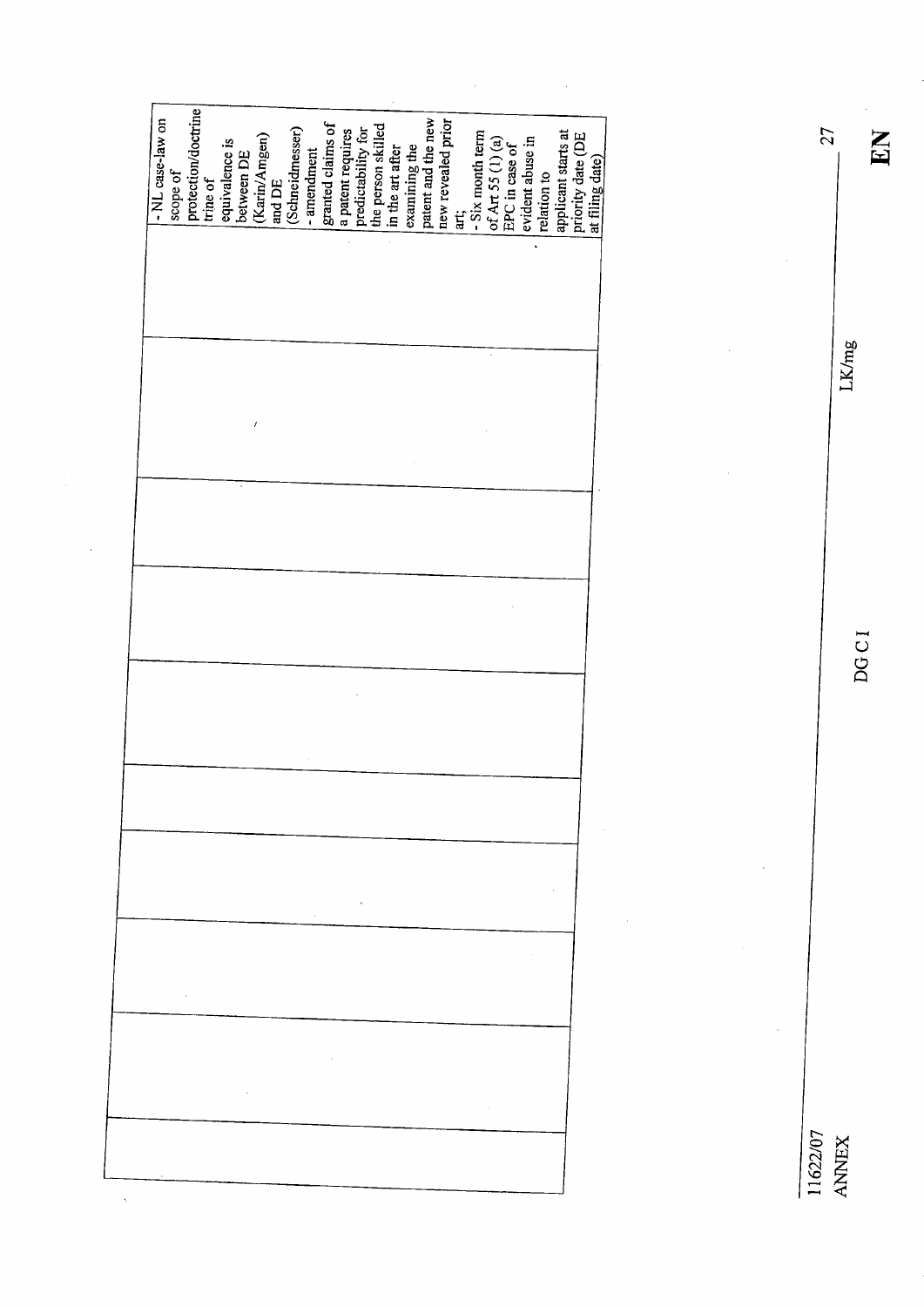SWEDEN

| <b>DEVIATING</b><br><b>CROSS<br/>BORDER</b>                    | CASE-LAW                           |                                         |             |                                      |           |
|----------------------------------------------------------------|------------------------------------|-----------------------------------------|-------------|--------------------------------------|-----------|
| AVAILIBILITY<br>OF TECHNICAL<br>EXPERTISE                      |                                    |                                         |             | qualified judges<br>Yes, technically |           |
| NFRINGEMENT<br>SINGLE/DUAL<br>INVALIDITY/<br><b>SYSTEM FOR</b> | <b>ACTIONS</b>                     |                                         |             | Single system                        |           |
|                                                                |                                    | Composition<br>Of Courts /<br>Part Time | Judges      |                                      |           |
| 2 <sup>ND</sup> INSTANCE COURTS                                | Number   Specialisation            |                                         |             |                                      |           |
|                                                                |                                    | Ji Cases                                |             | 30-50<br>cases                       | (overall' |
|                                                                | Name                               | Number<br>And                           | Of Courts   |                                      |           |
|                                                                | Composition                        | Of Courts/<br>Part Time<br>Judges       | 5 judges (2 | technically<br>qualified)            |           |
| <b>IST INSTANCE COURTS</b>                                     | Name And   Number   Specialisation |                                         | $Y_{ES}$    |                                      |           |
|                                                                |                                    |                                         | 30-50       | (overall)<br>cases                   |           |
|                                                                | Number Of   Of Cases               | Courts                                  | Tingsrätt   | Stockholm                            |           |

 $\hat{\boldsymbol{\beta}}$ 

11622/07 ANNEX

**DGCI** 

 $\ddot{\phantom{0}}$ 

. LK/mg

EN  $DGC1$  and  $E$  is a set of  $\overline{E}$  is a set of  $\overline{E}$  is a set of  $E$  is a set of  $E$  is a set of  $E$  is a set of  $E$  is a set of  $E$  is a set of  $E$  is a set of  $E$  is a set of  $E$  is a set of  $E$  is a set of  $E$  is a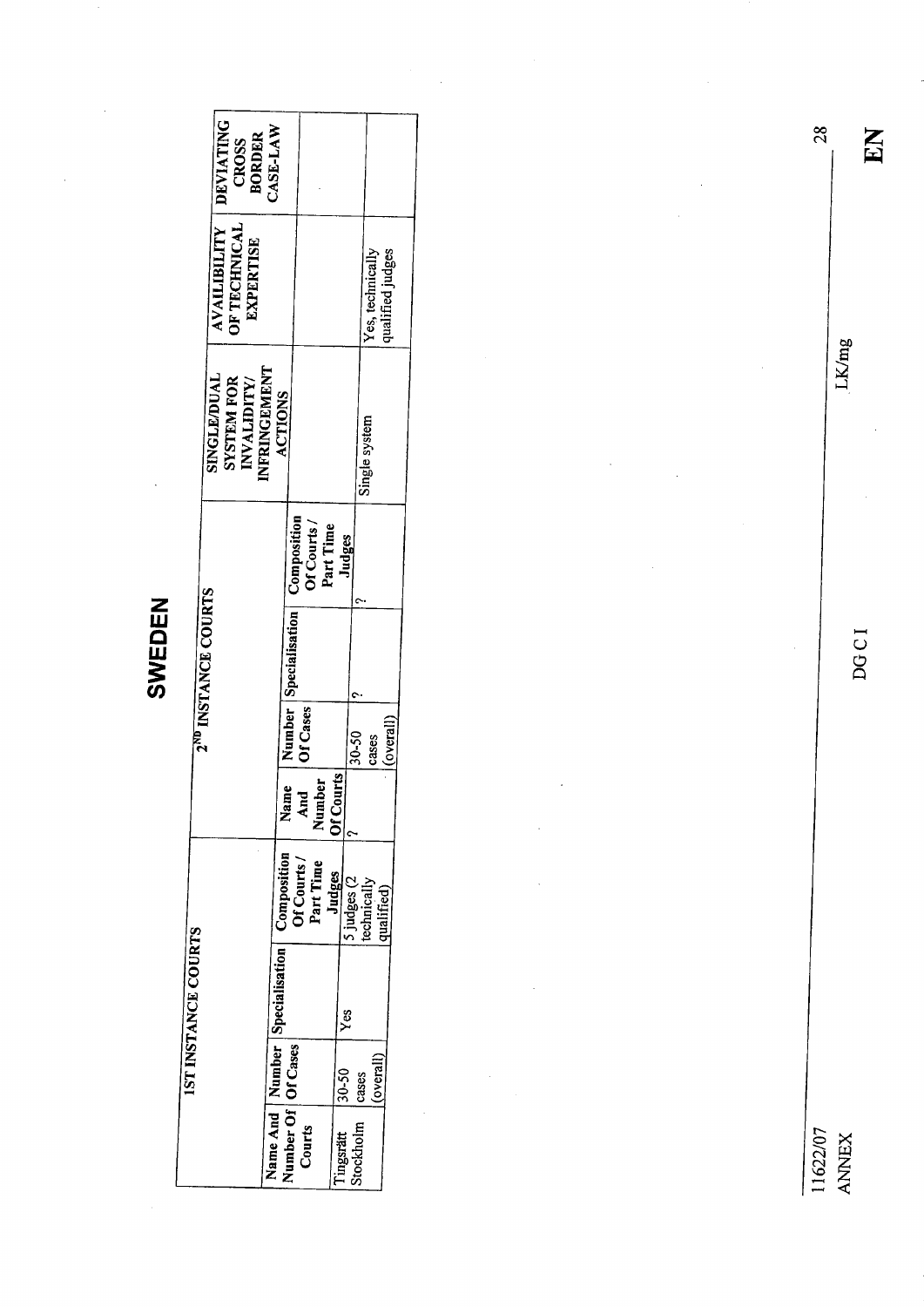FINLAND

 $\overline{\phantom{a}}$ 

|                                 | BORDER CASE-<br><b>DEVIATING</b><br>CROSS                       | LAW                   |                            |                     |                    | Not mentioned. |                        |                                            |                                                |                 |                   |                     |                      |                     |                     |                         |                         |                    |                                     |                 |                    |              |
|---------------------------------|-----------------------------------------------------------------|-----------------------|----------------------------|---------------------|--------------------|----------------|------------------------|--------------------------------------------|------------------------------------------------|-----------------|-------------------|---------------------|----------------------|---------------------|---------------------|-------------------------|-------------------------|--------------------|-------------------------------------|-----------------|--------------------|--------------|
|                                 | <b>AVAILIBILITY OF</b><br><b>TECHNICAL</b><br>EXPERTISE         |                       |                            |                     |                    | No special     | competence             | patent judges. Legally<br>requirements for | trained judges are                             | assisted by two | technical experts | appointed ad hoc by | the court. Technical | experts participate | actively in         | proceedings but do      | not have right to vote. | Opinion of Finnish | PO is compulsory in<br>invalidation | proceedings and | voluntary in other | proceedings. |
|                                 | INFRINGEMENT<br>SINGLE/DUAL<br><b>SYSTEM FOR</b><br>INVALIDITY/ | <b>ACTIONS</b>        |                            |                     |                    | Single system  |                        |                                            |                                                |                 |                   |                     |                      |                     |                     |                         |                         |                    |                                     |                 |                    |              |
|                                 |                                                                 |                       | Composition<br>Of Courts / | Part Time<br>Judges |                    | Composition:   |                        | Part time:                                 |                                                |                 |                   |                     |                      |                     |                     |                         |                         |                    |                                     |                 |                    |              |
| 2 <sup>ND</sup> INSTANCE COURTS |                                                                 | Specialisation        |                            |                     | Patent court       |                | (NB decisions          | Finnish PO are                             | appealed to its Board<br>of Appeal and finally | Supreme         | Administrative    | Board. National     | working group        | examines current    | system and possible | creation of centralised | <b>IPR</b> court        |                    |                                     |                 |                    |              |
|                                 |                                                                 | Number                | Of Cases                   |                     | 85-90% of          | first          | instance<br>judgements | are                                        | appealed                                       |                 |                   |                     |                      |                     |                     |                         |                         |                    |                                     |                 |                    |              |
|                                 |                                                                 | Name                  | Number<br>And              | ð                   | Courts             | Helsinki       | Court of<br>Appeal     |                                            | <b>EK</b>                                      | appeal to       | Supreme           | Court)              |                      |                     |                     |                         |                         |                    |                                     |                 |                    |              |
|                                 |                                                                 | Composition           | Part Time<br>Of Courts     | Judges              | Composition:       |                | Part time:             |                                            |                                                |                 |                   |                     |                      |                     |                     |                         |                         |                    |                                     |                 |                    |              |
| 1ST INSTANCE COURTS             |                                                                 | Number Specialisation |                            |                     | Patent court       |                |                        |                                            |                                                |                 |                   |                     |                      |                     |                     |                         |                         |                    |                                     |                 |                    |              |
|                                 |                                                                 | ð                     | Cases                      |                     | $15 - 20$<br>cases | per year       |                        |                                            |                                                |                 |                   |                     |                      |                     |                     |                         |                         |                    |                                     |                 |                    |              |
|                                 |                                                                 | Name<br>And           | Number<br>$\tilde{\sigma}$ | Courts              |                    | District       | Court of               | Helsinki                                   |                                                |                 |                   |                     |                      |                     |                     |                         |                         |                    |                                     |                 |                    |              |

 $\frac{1}{2}$ 

11622/07 ANNEX

DOC I

 $\ddot{\phantom{0}}$ 

j.

EN

LK/mg

29

<sup>1</sup>

 $\bar{\beta}$